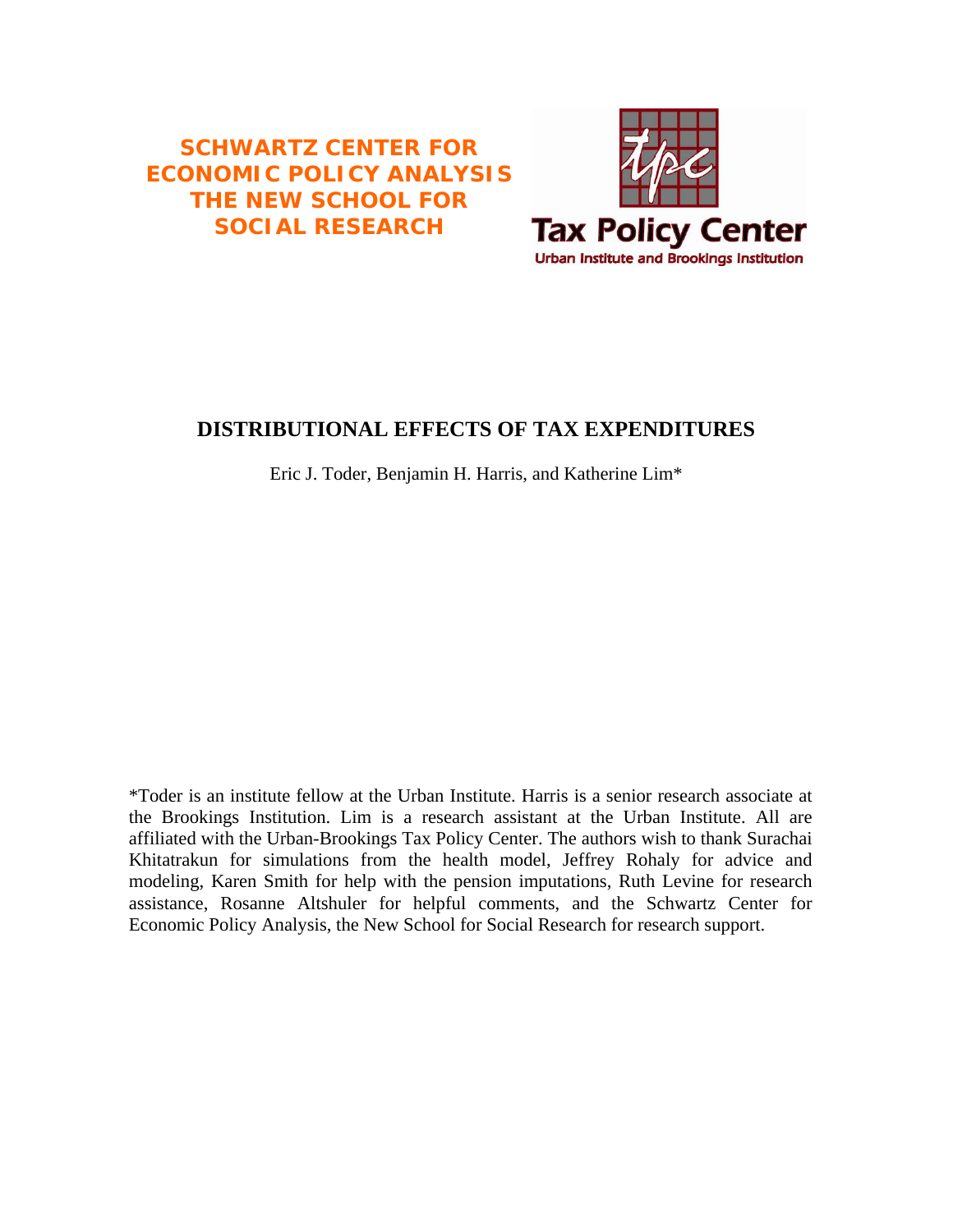### **Introduction**

The Congressional Budget Act of 1974 defines tax expenditures as "revenue losses attributable to provisions of the Federal tax laws which allow a special exclusion, exemption, or deduction from gross income or which provide a special credit, a preferential rate of tax, or a deferral of liability." The Office of Management and Budget (OMB) and the Joint Committee on Taxation (JCT) annually report estimates of tax expenditures.<sup>[1](#page-1-0)</sup> The term "tax expenditure" was popularized by Stanley Surrey, Assistant Treasury Secretary for Tax Policy in the 1960s, who wanted to draw attention to the increasing use of tax provisions as disguised expenditures and develop an agenda for tax reform.

By any measure, the revenue losses from tax expenditures are large. Adding up all the tax expenditure estimates in the 2010 Federal Budget, we calculate a sum of about \$1.1 trillion in fiscal year 2012, or about 6.7 percent of projected gross domestic product (GDP). Of these, about \$900 billion (5.8 percent) of GDP go to support social program activities (housing; education, training, and social services; health; income security, including retirement security; veterans benefits; assistance to economically depressed regions; and aid to charities and states and localities). OMB and JCT estimate each tax expenditure provision as if all the others were in place, so simply adding them together does not take account of how eliminating some tax expenditures would affect the costs of others. Totaling all the provisions may understate their cost, however. Burman, Toder, and Geissler (2008), using the Tax Policy Center Simulation Model (Rohaly, Carasso, and Saleem, 2005), find that interactions raised the total cost of a large subset of tax expenditures in the individual income tax estimated simultaneously by between 5.1 and 8.4 percent in [2](#page-1-1)007, compared with the sum of the costs of the separate estimates.<sup>2</sup>

Tax expenditures have widely varying effects on the distribution of income. Refundable credits in the current income tax (the Earned Income Tax Credit and Child Tax Credit) raise after-tax incomes the most for low-income taxpayers. Preferential rates for dividends and capital gains, in contrast, raise after-tax incomes the most for the highest-income taxpayers, who receive much larger shares of their incomes from these sources than others. Exclusions and deductions raise after-tax incomes more for taxpayers in the top fifth of the income distribution than for others, but provide proportionately smaller gains at the very top of the distribution. Overall, tax expenditures in the individual income tax raise after-tax incomes more for higher income than lower-income taxpayers (Burman, Toder, and Geissler, 2008). If one assumes that capital owners receive a large share of the benefits of business tax preferences, then the distribution of all tax expenditures is even more tilted toward high-income people.

This paper examines the distributional effects of three of the largest groups of tax expenditures – those that subsidize owner-occupied housing, medical care, and retirement

 $\overline{a}$ 

<span id="page-1-0"></span><sup>&</sup>lt;sup>1</sup> The OMB estimates are prepared by the Office of Tax Analysis of the U.S. Treasury Department. The JCT also reports the distribution of benefits by income class of selected individual income tax expenditures. See Joint Committee on Taxation (2008).

<span id="page-1-1"></span> $2^2$  The higher figure assumed the AMT patch had not been enacted and 23 million taxpayers were subject to the AMT, while the lower figure assumed the AMT had been repealed. The paper cited explains the paradoxical result that the AMT raises both the interaction effect and the total cost of tax expenditures.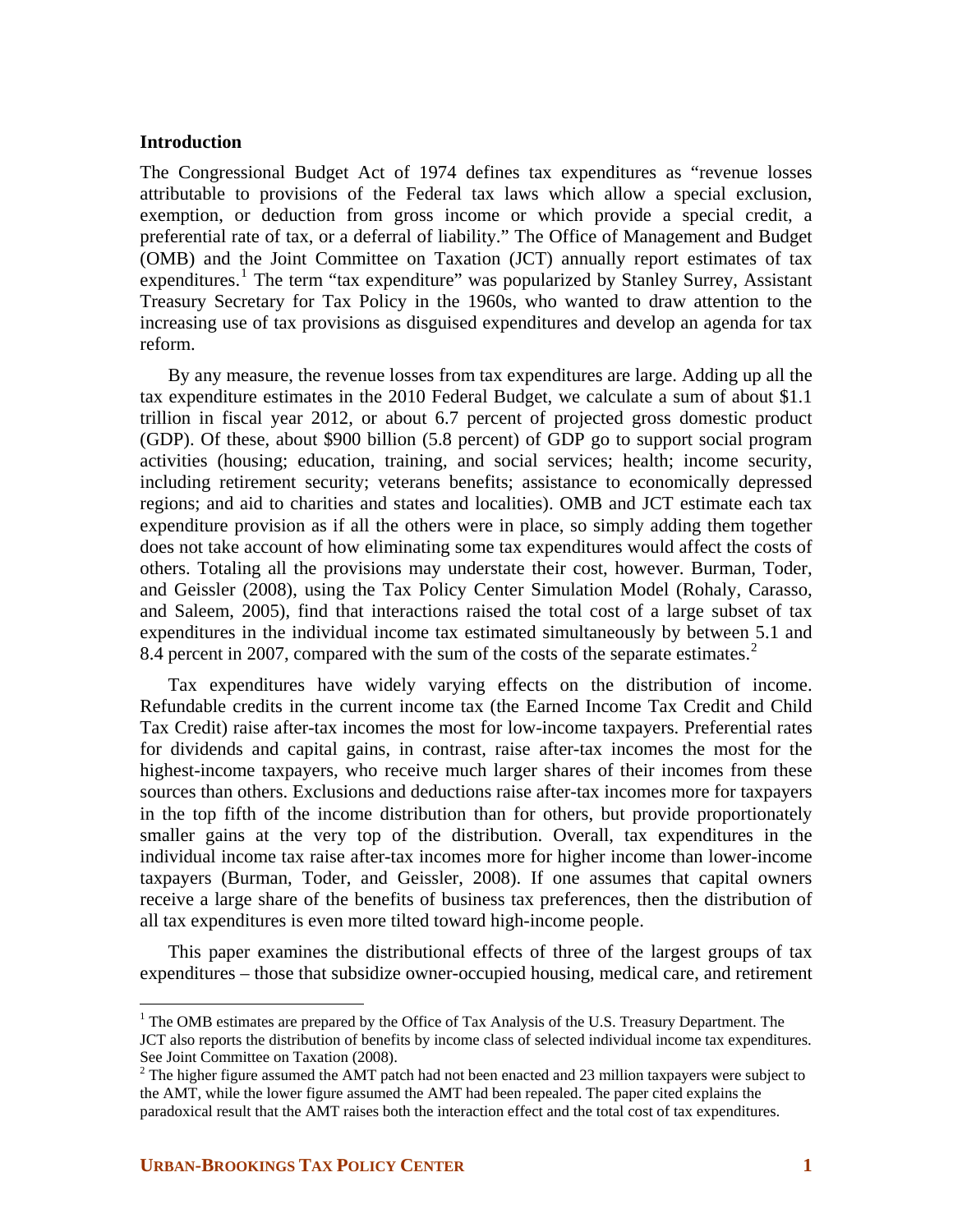saving. In the aggregate, the provisions we examine are estimated to cost about 47 percent of all tax expenditures (3 percent of GDP). They form a significant part of the U.S. social welfare state, which relies heavily on tax incentives to promote owneroccupied housing, health insurance coverage for working families, and retirement saving for middle-income families. The next section of the paper discusses issues in measuring and interpreting distributional estimates of tax expenditures, emphasizing in particular that estimated distributional effects depend on assumptions (often unstated) about how the revenue would have been spent absent the tax incentives. We then provide estimates of the effects on after-tax income of different income groups of the principal tax incentives for housing, health care, and retirement saving and estimates of the *net effects* on after-tax income, assuming three alternative ways of spending the revenue cost of these incentives. These alternatives include reducing tax rates by the same percentage of income for all taxpayers, reducing tax rates by the same percentage for all taxpayers, and providing a uniform refundable credit. Finally, we discuss how the estimated effects of tax expenditures provided through the workplace are sensitive to assumptions about how tax incentives affect the wage bargain.

#### **Issues in Measuring Distributional Effects**

Measuring the distributional effects of tax expenditures is not straightforward and there is no one right answer to the question of who benefits from tax expenditures. This section discusses five key issues analysts must confront in deciding how to assign the distribution of tax expenditures to different groups: (1) determining the baseline against which to measure tax expenditures, (2) adjusting for the effects of provisions that alter the timing of tax liability across years, (3) taking account of potential behavioral responses when tax laws change, (4) determining the incidence—that is how prices adjust when tax laws change, and (5) determining how the extra revenue from eliminating the tax expenditure would be used.

## *Defining the Baseline*

Tax expenditures are defined as special "exceptions" to a "normal" or "reference" income tax. Not all provisions that reduce revenue are counted as tax expenditures. For example, deductions for the cost of earning income (including costs incurred by businesses and employee business expenses) are not tax expenditures because these costs must be subtracted in calculating the resources available to the taxpayer for consumption or increases in wealth. Personal exemptions, the standard deduction, and the benefit of tax rates below the top marginal rate are not considered tax expenditures, but instead are counted as part of a "normal" tax structure that allows for a graduated tax rate schedule, including a zero bracket, and permits varying ways of defining the tax unit (e.g., single or married filing jointly) and adjusting for family size.

This raises the question of what should be counted in the baseline tax system against which some provisions are defined as "exceptions." The normal income tax baseline that Stanley Surrey and his colleagues developed was modeled on a comprehensive income tax, but includes some exceptions. For example, for many years the exemption of imputed rental income on owner-occupied homes was not counted as a tax expenditure provision on the grounds that imputed rent would be too difficult to tax, even though the equity return on housing would be part of a comprehensive income tax that included in its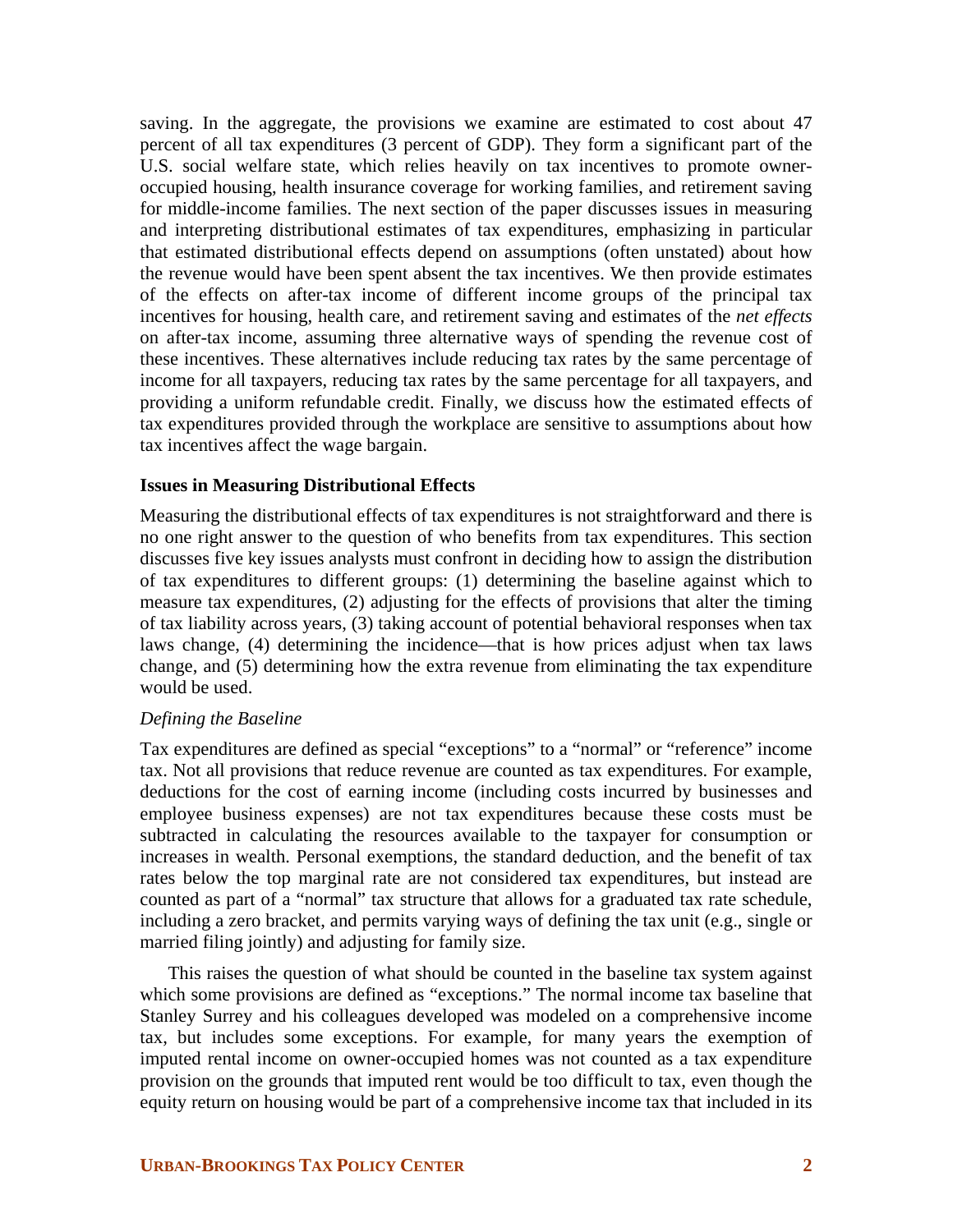base all returns to capital investment. Recently, the Treasury Department added imputed rent to its list of tax expenditures (Office of Management and Budget 2009), but JCT still does not include it. Similarly, the normal tax base includes a separate corporate-level tax, although a comprehensive income tax would tax all capital income once and therefore would not tax equity returns to shareholders at both the corporate and individual level. When Congress cut the maximum dividend tax rate to 15 percent in 2003, the Joint Tax Committee counted the lower rate as a tax expenditure provision because shareholders pay less tax on their dividend income than creditors and employees pay on interest income and wages, but the Treasury Department did not count the lower dividend rate as a tax expenditure on the grounds that double taxation of corporate dividends is not part of a comprehensive income tax.

An especially controversial issue has been the treatment of saving. Many legal and economic tax specialists have come to regard a broad-base progressive consumption tax that exempts normal returns to saving as a superior normative base to an income tax (Zodrow 2007; Bankman and Weisbach 2007). The current treatment of savings in deductible qualified retirement plans is exactly how saving would be treated under a consumption tax. Income accrued within the account would be tax free and tax liability would be deferred until the money is withdrawn for consumption (Carroll, Mackie, and Joulfaian 2008). Most OECD countries allow such deferred tax treatment for retirement saving (Yoo and Serres 2004) and the availability of such treatment in the United States is so widespread that some might view it as a basic rule of the tax system instead of an exception. Under a consumption tax baseline, the saving credit would be the only current tax expenditure for retirement saving because it allows investors a higher yield than they would receive with no taxation of capital income.

In spite of all these qualifications, there are numerous provisions in the tax code that represent disguised spending under any reasonable definition and would not be part of any broadly based, normative tax system. Few analysts would dispute that provisions such as residential energy credits, tuition credits, the exclusion of employer-provided health insurance premiums, and the deductibility of non-business property taxes are exceptions to any broad-based income tax and substitute for spending or regulation as forms of government intervention.

While many have wrestled with the issue of what should be counted as a tax expenditure (Fiekowsky 1980; Shaviro 2004; Kleinbard 2008), it is not the purpose of this paper to resolve this controversy. The analysis below will use the conventional definition of tax expenditures as measured by OMB and JCT. Nonetheless, the reader should keep in mind that all the estimates are based on a somewhat arbitrary definition of a baseline tax system against which the provisions are exceptions.

## *Cash Flow vs. Present Value*

Tax expenditures are measured as the revenue loss from a provision in a given year. But some provisions benefit selected taxpayers by changing the timing instead of the total amount of tax payments. For example, the bonus depreciation provision in the recent stimulus bill allows companies to deduct immediately 50 percent of qualified investment placed in service in 2009 instead of recovering the cost over time through depreciation. Total deductions over the life of the asset remain unchanged, but the accelerated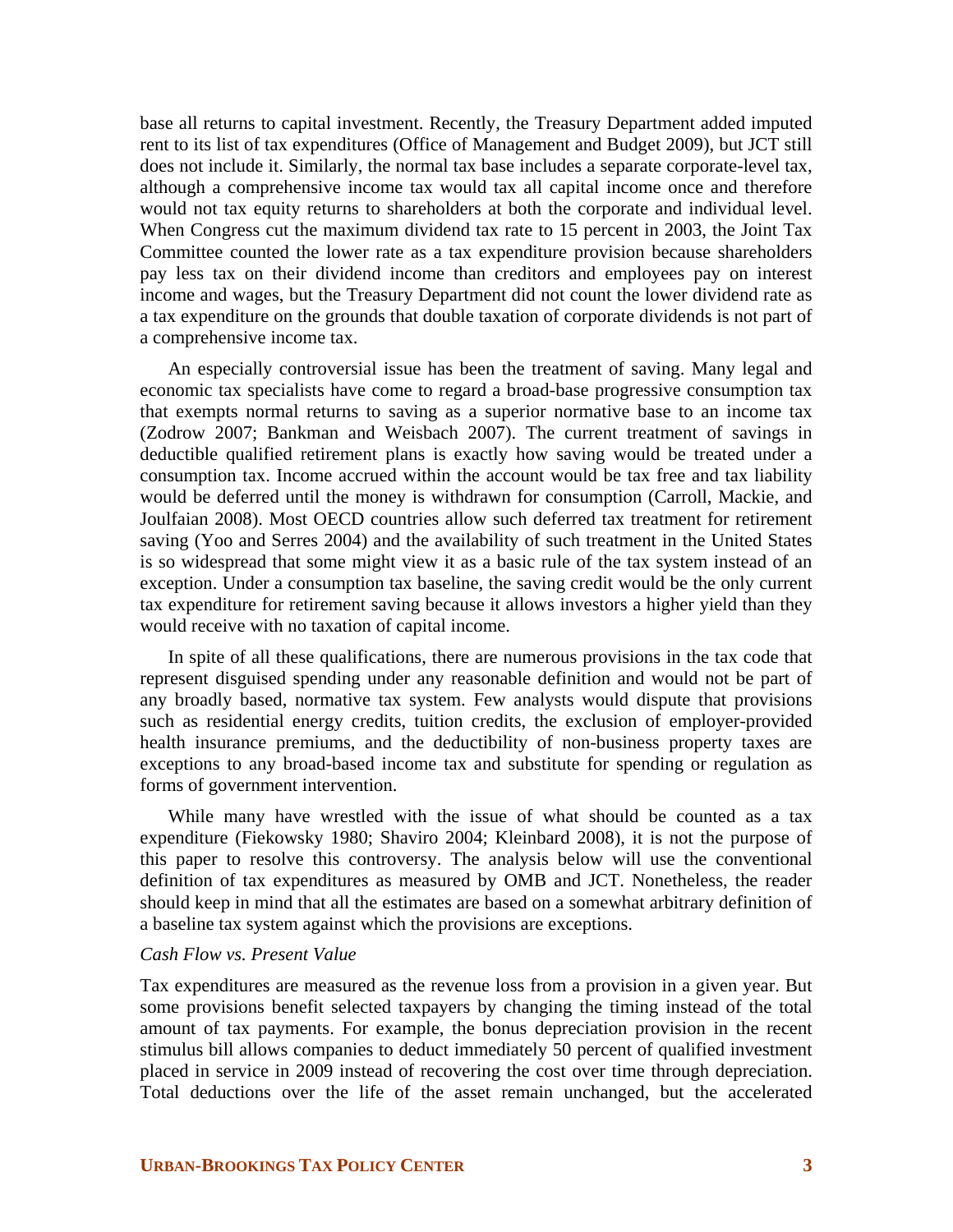deduction effectively provides the taxpayer with an interest-free loan from the government in the form of deferred tax liability and reduces the user cost of the asset. Official tax expenditure lists show a large revenue loss in the year of investment, followed by revenue gains (negative tax expenditures) in subsequent years as businesses claim less depreciation that they otherwise would have. The correct measure of the incentive effect is the present value of tax saving over the life of an asset for any single year's investments. Office of Management and Budget (2009) provides a table showing the present value of selected tax expenditures for activity in calendar year 2008.

Timing issues arise also in the analysis of saving incentives. Deductible and Roth IRAs both effectively exempt the return on saving from tax, but deductible IRAs allow taxpayers to defer payment of tax on contributions until cash is withdrawn from the account, while Roth IRAs tax contributions and exempt withdrawals. Consequently, an expansion of deductible IRAs shows a much larger revenue loss (and cash flow tax expenditure measure) than a Roth IRA, even though in the long run the Roth IRA may cost just as much or even more. In this paper, we provide both cash flow and present value estimates of the distributional effects of tax expenditures for retirement saving.

#### *Behavioral Responses*

Tax expenditure estimates, unlike revenue estimates, assume no behavioral response. For example, if the capital gains tax were to be raised, revenue estimators would assume there is some decline in capital gains realizations (Congressional Budget Office 2002), making the net revenue pickup less than the revenue that would be gained if realizations were unchanged. In contrast, the tax expenditure estimate measures the difference between current law and an alternative normal tax baseline that was *always* in effect. For capital gains, the tax expenditure estimate measures the difference between current capital gains tax rates and taxing capital gains as ordinary income at the current level of realizations. Tax expenditures also do not take account of timing or transition rules; for example changes in a provision may apply only to new transactions.

Another example is the mortgage interest deduction. Eliminating the deduction would provide some taxpayers with an incentive to sell off assets and pay down their mortgage, because other assets would generate taxable income not offset by interest deductions. If taxpayers optimally rearrange their portfolios, revenue gains from eliminating the mortgage interest deduction would be less than the static revenue gain (Follain and Melamed 1998) and the distribution of gains would differ from the static distribution. Older and wealthier taxpayers would be most able to escape the burden of the additional tax, while younger homeowners without other assets would have less ability to lower their mortgage debt, so that net benefits from the mortgage interest deduction would be smaller at the very top of the income distribution than in the static estimates. Still, Gale, Gruber, and Stephens-Davidowitz (2007) estimate that the revenue gain from eliminating the mortgage interest deduction would fall by at most only 16 percent if taxpayers reduced their other taxable capital income (by selling assets and paying off debt) in response to the loss in interest deductibility.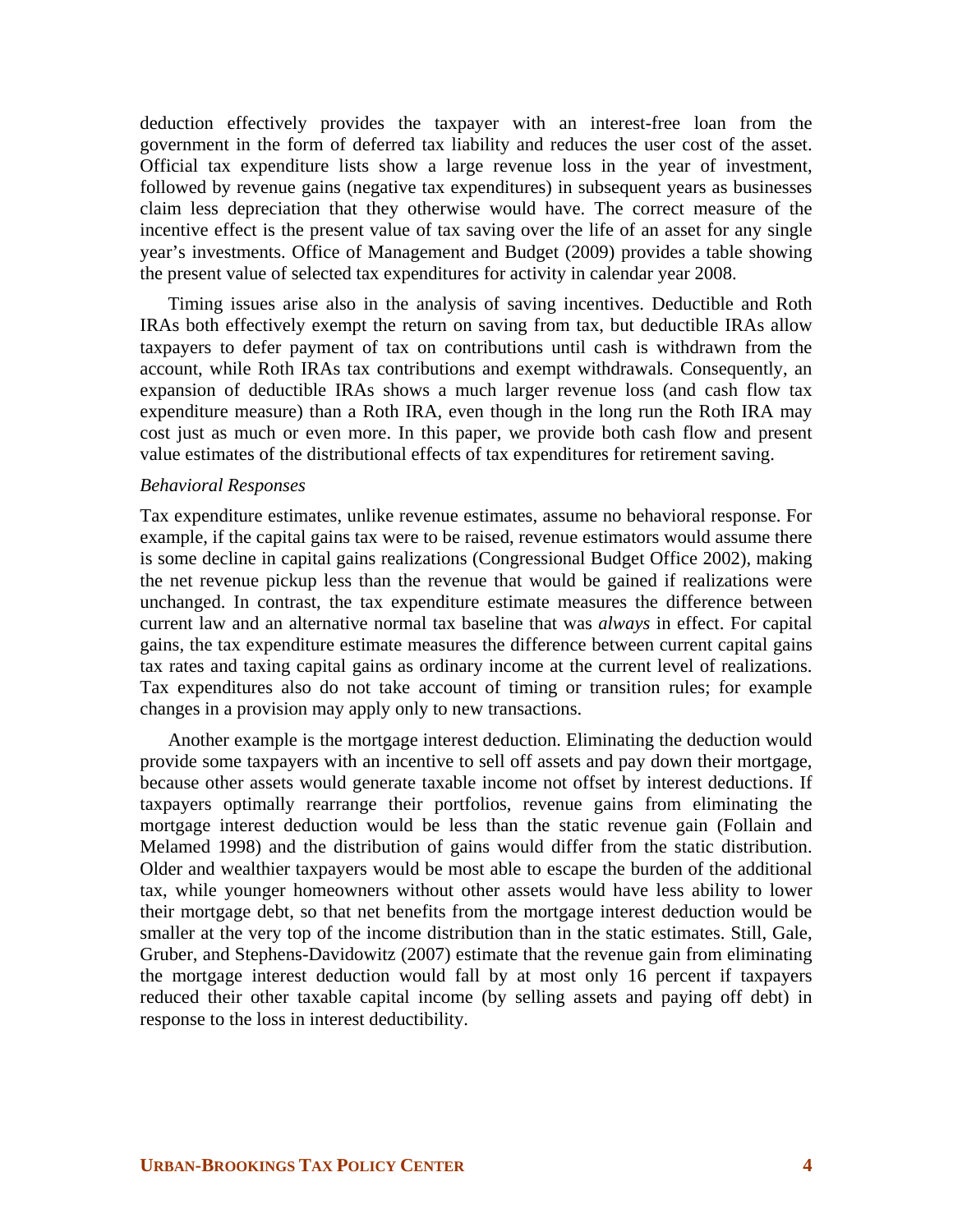## *Tax Incidence*

Analysts who prepare distributional tables typically assume that changes in the burden of individual income taxes are borne by taxpayers in proportion to their change in tax liability (Congressional Budget Office 2007; Cronin 1999).<sup>[3](#page-5-0)</sup> Assigning the burden of individual income taxes to individual taxpayers is reasonable if labor supply and saving are relatively unresponsive to changes in after-tax wages and returns to capital, respectively, so that individuals cannot shift the burden of income taxes to others. In effect, it is assumed that changes in individual income tax provisions do not change pretax wages and returns to saving, so that individual taxpayers bear the entire burden or benefit in changes in after-tax income. However, for targeted tax expenditures affecting a particular economic activity or sector, the assumption that market prices do not change is less plausible. If, for example, a tax subsidy for a particular activity causes its market price to fall, the taxpayer receiving the direct tax benefit may share her gain with a buyer paying a lower price for a good or service.

For example, consider the effects of eliminating the interest exemption on state and local bonds. Individual taxpayers holding these bonds would pay more income tax and standard distributional tables would assign the burden of this tax change to the income groups that typically hold these bonds. But with the exemption removed, state and local bonds would lose their advantage over taxable bonds, causing the interest rates to rise. The change in interest rates would increase returns to future bondholders and raise borrowing costs to states and localities, so that over time a portion of the burden of the tax increase would be shifted from high-income investors to beneficiaries of state and local borrowing. Another example is the deduction for charitable contributions. If the deduction were removed, taxes paid by donors would rise. But, if in addition, donors give less to charity in response to the increased price of giving, they would recover some of the loss in private consumption from the higher taxes they pay and shift some of the burden of the tax change to beneficiaries of charitable organizations.

A more complex incidence issue has to do with how the distributional tables treat taxation of employee fringe benefits that must be provided on a uniform basis to all or to any given group of employees. Typically, it is assumed that fringe benefits substitute for cash wages on a dollar for dollar basis, so that if tax changes induced employers to reduce these benefits, they would increase cash wages for each worker by 100 percent of her loss in fringe benefits. If, however, fringe benefits cause employers to change the distribution of pretax compensation among workers, the distributional effects of the tax benefit may be misstated. We discuss this issue and the bias it may cause to the estimates after presenting the basic distributional estimates of tax expenditures for health and retirement saving.

## *How Would the Revenue Be Used?*

Eliminating or paring back tax expenditures would raise substantial amounts of revenue. Their ultimate effect on the distribution of after-tax income depends on what the government would do with this increased revenue. Burman, Toder, and Geissler (2008), for example, estimate that tax expenditures in the individual income tax increase after-tax

<span id="page-5-0"></span><sup>&</sup>lt;sup>3</sup> Some exceptions are made when liability changes are due to certain behavioral responses or reflect changes in the timing of tax payments.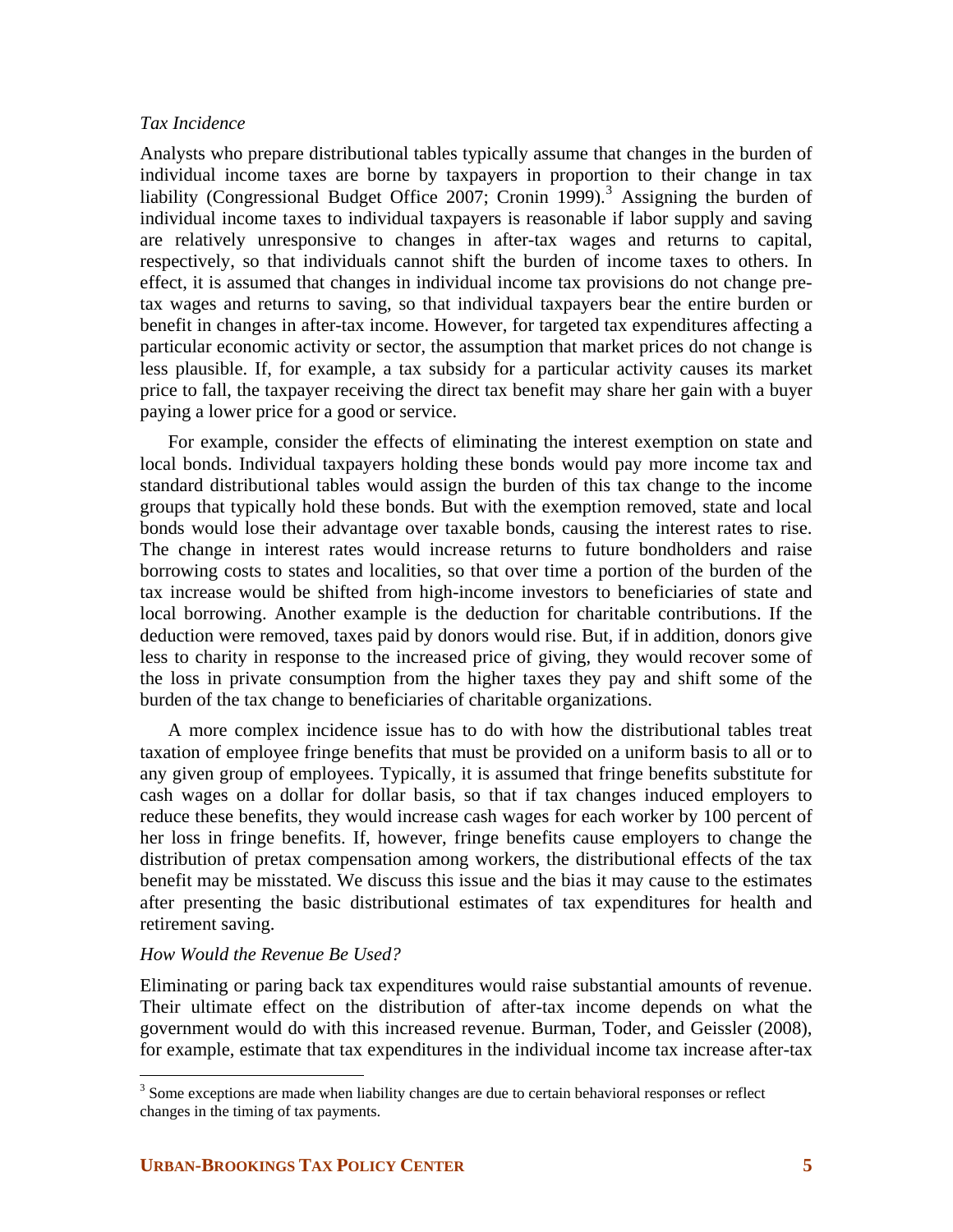income more for high-income than for lower income tax units. But they also show that, if elimination of the tax expenditures were financed by an across-the-board equal percentage cut in marginal tax rates, high income tax units would be net *winners* and lowincome tax units would be net *losers*. [4](#page-6-0)

The last time Congress substantially cut tax expenditures was in the Tax Reform Act of 1986 (TRA86). Among other provisions, TRA86 eliminated preferential tax rates for long-term capital gains, closed off tax shelters by reducing accelerated depreciation for housing and other assets and limiting deductions for passive losses, and eliminated the investment tax credit. Overall, the tax expenditures reduced or eliminated by TRA86 substantially favored upper-income taxpayers. But TRA86 also reduced marginal tax rates the most at the top of the distribution, cutting the top individual rate from 50 to 28 percent and the top corporate rate from 46 to 34 percent, making its overall effect on the distribution of the tax burden roughly neutral or only slightly progressive (Kasten, Sammartino, and Toder, 1994). Congress appeared to be aiming to maintain the prior distribution of the tax burden, even as it was slashing preferences used by high-income individuals and corporations. If Congress in future reforms continues to target effective progressivity<sup>[5](#page-6-1)</sup> instead of maintaining the current statutory rate structure when tax preferences are pared back, eliminating tax expenditures may have little or no effect on income distribution.

We don't presume to know how the system would adjust if tax expenditures were eliminated, so we simulate three possible ways of spending the increased revenue: 1) cutting marginal tax rates across the board by equal percentage points, 2) cutting marginal tax rates across the board by the same percent, and 3) providing a uniform refundable credit for each adult in a tax unit and 50 percent of that credit amount for each dependent child. The net distributional effects vary greatly depending on how the revenue is spent. (The appendix displays the distributional effects of the three offsets we simulate.)

## *Methodology*

 $\overline{a}$ 

In summary, we make the following assumptions in the simulations that follow:

*Use OMB and JCT tax expenditure definitions.* We use the OMB and JCT income tax baselines and tax expenditure definitions for measuring tax expenditures for housing, medical care, and retirement saving. We do, however, use a different baseline tax law than OMB (2010) uses in its latest tax expenditure presentation. OMB estimates tax expenditures for the years 2010-2014 against a current law baseline in which the Bush 2001 and 2003 tax cuts expire on schedule at the end of 2010 and the temporary increase in exemptions under the individual alternative minimum tax (AMT) lapses as scheduled at the end of 2009. We estimate tax expenditures in 2010 assuming a "current policy" baseline in which all the Bush tax cuts are extended, except the estate tax which is kept at 2009 parameters, and the higher AMT exemptions in effect through 2009 are extended and indexed to inflation. Our current policy baseline is the same baseline that the Obama

<span id="page-6-0"></span><sup>&</sup>lt;sup>4</sup> For a related discussion of how financing assumptions change the distributional effects of a tax cut, see Elmendorf et. al (2008).

<span id="page-6-1"></span><sup>&</sup>lt;sup>5</sup> See President's Advisory Panel on Federal Tax Reform (2005).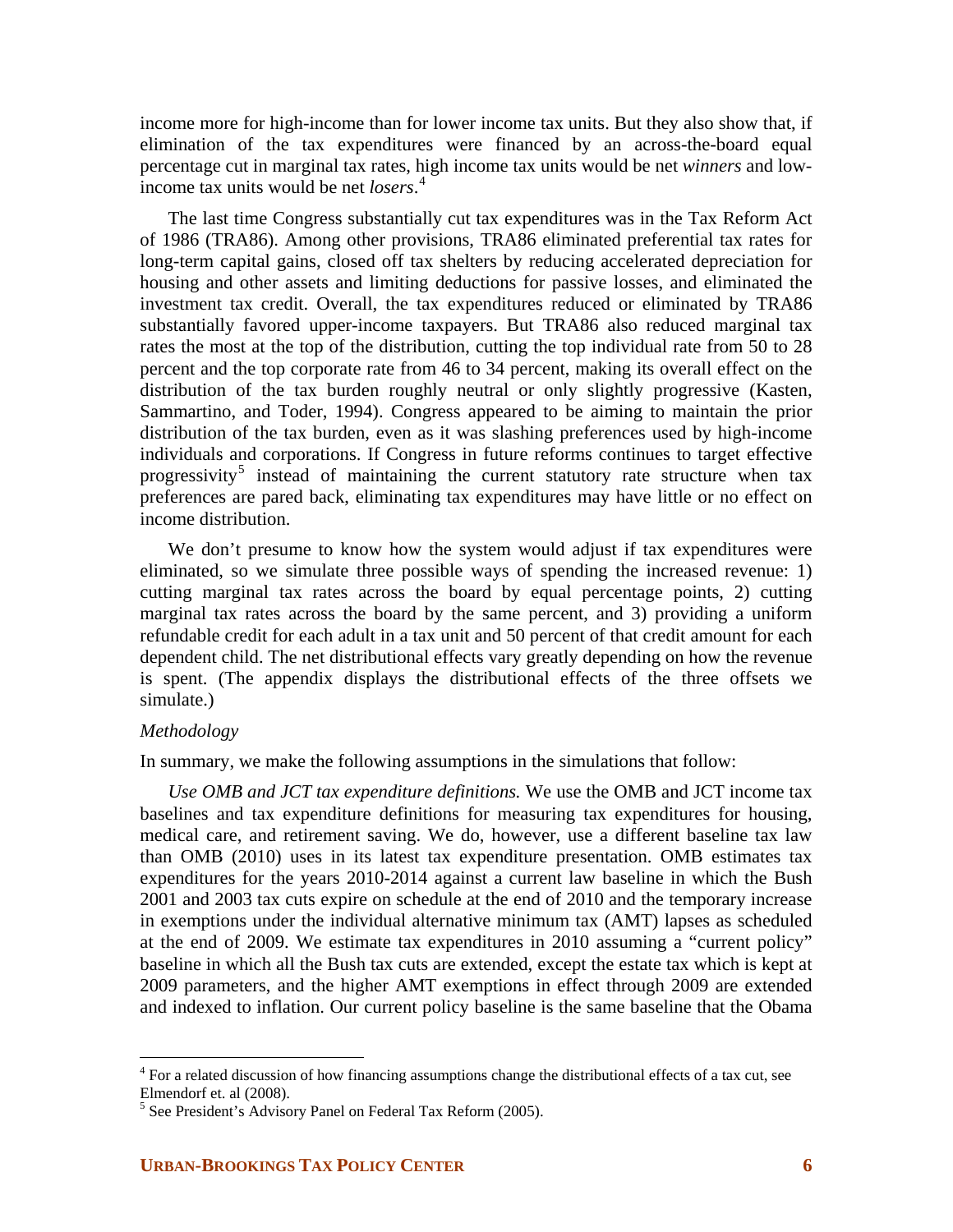Administration uses in its overall budgetary presentation and its estimates of the effects of its tax proposals, though not for the tax expenditure computations.

*No behavioral response.* We assume taxpayers do not change their behavior in response to tax expenditures for housing, health and retirement saving. Homeowners do not change their housing consumption or pay off their mortgages. Medical expenses are unchanged and employers continue either to provide the same health care coverage or replace each worker's imputed insurance benefits with an equal amount of cash wages. Saving rates and portfolio choices of investors are unchanged.

*Cash flow revenue effects (with alternative for savings estimates)*. We provide cash flow revenue estimates of the distributional effects of tax expenditures for housing, medical care, and retirement saving. In addition, we estimate the effects of eliminating tax expenditures only for *new* contributions to retirement savings accounts. For these estimates, we measure the value of the tax expenditure to individual taxpayers as the present value of the difference in after-tax income over a lifetime between investing their (current law) contribution amount in a qualified retirement saving account and investing the same contribution outside a qualified account.<sup>[6](#page-7-0)</sup>

*Individuals bear the burden of individual income taxes in proportion to the change in their tax liability.* We assume no shifting of tax burdens. Pre-tax earnings and market prices of different consumption goods are assumed to be unaffected by tax law changes.

*Employees pay for fringe benefits they receive in lower wages.* We assume that if the tax-exemption for fringe benefits were removed, employers would either continue to supply the same benefits (now taxable) or would replace the benefits with an equal amount of taxable cash wages for each affected worker.

*Alternative assumptions about how revenue would be used.* We assume the additional revenue is returned to taxpayers either as (1) an equal percentage point cut in marginal tax rates (i.e., a constant percentage of income), (2) an equal percentage cut in marginal tax rates (i.e., a constant percentage of taxes paid), or (3) a fixed dollar refundable credit for each adult in a tax unit plus another 50 percent of the credit amount for each dependent child.

## **Distributional Effects of Tax Expenditures for Owner-Occupied Housing**

The 2010 Federal Budget lists five permanent tax expenditures for owner-occupied housing.<sup>[7](#page-7-1)</sup> These provisions (and their 2012 estimated revenue losses) are: deductibility of mortgage interest on owner-occupied homes (\$131.2 billion), capital gains exclusion on home sales (\$49.6 billion), deductibility of state and local property taxes on owneroccupied homes (30.6 billion), exclusion of net imputed rent (\$3.7 billion), and exclusion of interest on owner-occupied mortgage subsidy bonds (\$1.1 billion). The revenue loss

<u>.</u>

<span id="page-7-0"></span><sup>&</sup>lt;sup>6</sup>This is consistent with the methodology used by the Treasury's Office of Tax Analysis and the Tax Policy Center. See Cronin (1999) and Burman et al. (2004).

<span id="page-7-1"></span> $<sup>7</sup>$  There are also two temporary tax expenditure provisions—forgiveness of tax on discharge of mortgage</sup> indebtedness and a credit for first-time homebuyers. The credit provision—at the time it was scored by JCT—was effectively a zero interest loan that needed to be repaid in subsequent years (although the repayment provision has since been dropped). OMB therefore reported negative tax expenditure amounts for 2010-2014 because home buyers were expected to be repaying credits claimed in 2008 and 2009.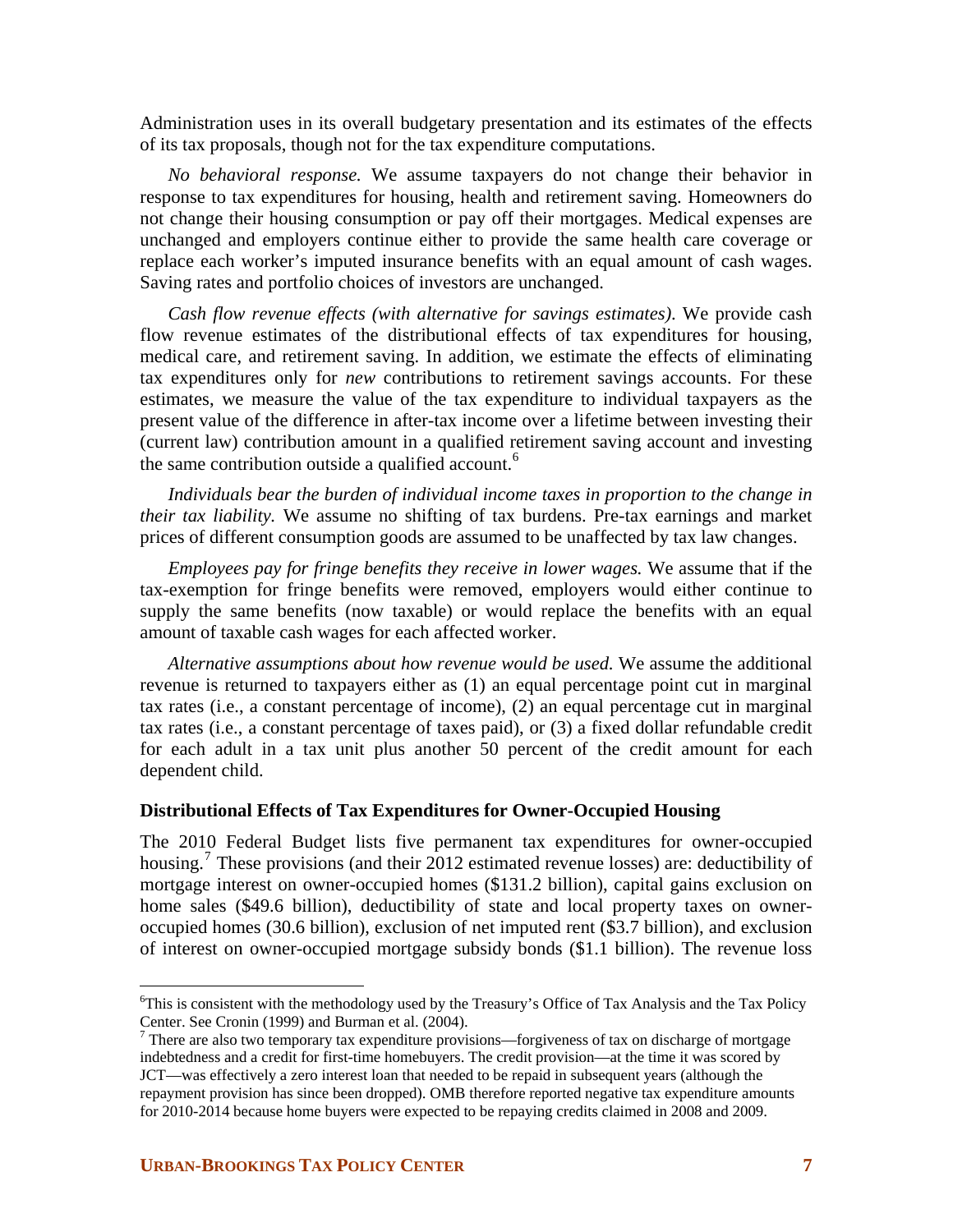from deductibility of state and local property taxes is lower than it might have been because state and local taxes are not deductible under the individual AMT and the AMT patch expires after 2009, putting many more taxpayers on the AMT. OMB estimates that the state and local property tax deduction costs about 32.9 percent as much as the mortgage interest deduction in fiscal year 2008, when the AMT patch and Bush tax cuts were in effect. If that ratio had been maintained in 2012, the property tax deduction would have cost \$43.2 billion.

## *Provisions Estimated*

In this paper, we estimate the distributional effects of two of the three largest tax expenditures – those for deductibility of mortgage interest and state and local property taxes. Under current law, homeowners may deduct mortgage interest and property taxes on their homes even though the homes generate no taxable income. (The exemption of net equity returns on homes is also counted as a tax expenditure item by OMB, although not by JCT.) These deductions provide a substantial subsidy to owner-occupied housing to taxpayers who itemize deductions. A number of analysts have argued, however, that these tax provisions do little to increase homeownership, but instead provide an incentive for middle and upper-income taxpayers to own bigger homes (Mann 2000; Gale, Gruber, and Stephens-Davidowitz 2007; Poterba and Sinai 2008).

We estimate the mortgage interest deduction will cost \$92.7 billion in fiscal year 2012 and the property deduction another \$39.8 billion, relative to the current policy baseline (table 1). The two deductions combined cost \$120.0 billion, less than the sum of adding them together (\$132.5 billion). The interaction effect of eliminating itemized deductions is negative (the total is less than the sum of the individual items) because eliminating one deduction causes more taxpayers to switch to the standard deduction, reducing the cost of the second deduction.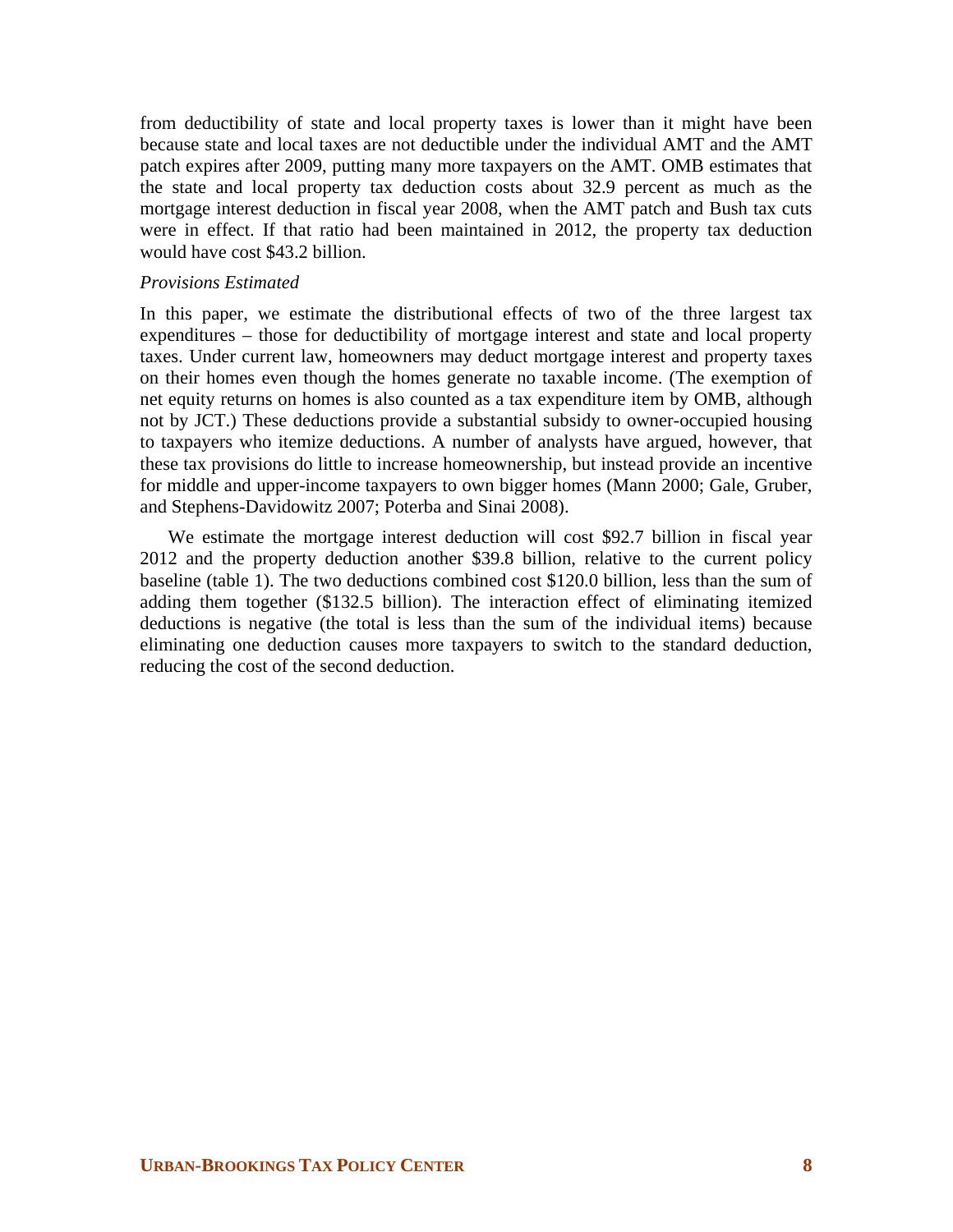## Table 1: Distributional Effects of Eliminating Home Mortgage and Property Tax Deductions

| Cash Income                                                                                                                                                                                        | Percent Change in After Tax Income                    |                                                       |                                                       | Share of Total Tax Change                  |                                            |                                            |  |
|----------------------------------------------------------------------------------------------------------------------------------------------------------------------------------------------------|-------------------------------------------------------|-------------------------------------------------------|-------------------------------------------------------|--------------------------------------------|--------------------------------------------|--------------------------------------------|--|
| Percentile                                                                                                                                                                                         | Mortgage<br>Interest                                  | Property<br>Tax<br>Deduction Deduction                | Both<br>Deductions<br>Combined                        | Mortgage<br>Interest<br>Deduction          | Property<br>Tax<br>Deduction               | Both<br>Deductions<br>Combined             |  |
| Lowest Quintile<br>Second Quintile<br>Middle Quintile<br>Fourth Quintile<br><b>Top Quintile</b><br>All                                                                                             | 0.0<br>$-0.1$<br>$-0.6$<br>$-1.0$<br>$-1.3$<br>$-1.0$ | 0.0<br>$-0.1$<br>$-0.2$<br>$-0.4$<br>$-0.6$<br>$-0.4$ | 0.0<br>$-0.2$<br>$-0.6$<br>$-1.2$<br>$-1.7$<br>$-1.2$ | 0.1<br>1.4<br>8.6<br>21.6<br>68.4<br>100.0 | 0.1<br>1.2<br>6.7<br>18.6<br>73.4<br>100.0 | 0.1<br>1.3<br>7.7<br>20.1<br>70.9<br>100.0 |  |
| Top Quintile Breakdown                                                                                                                                                                             |                                                       |                                                       |                                                       |                                            |                                            |                                            |  |
| 80-90th percentiles<br>90-95th percentiles<br>95-99th percentiles<br>Top 1 percent<br>Top 0.1 percent                                                                                              | $-1.6$<br>$-1.7$<br>$-1.6$<br>$-0.4$<br>$-0.1$        | $-0.6$<br>$-0.8$<br>$-0.8$<br>$-0.3$<br>$-0.2$        | $-2.0$<br>$-2.3$<br>$-2.2$<br>$-0.8$<br>$-0.3$        | 22.8<br>16.7<br>21.8<br>7.2<br>1.0         | 20.2<br>16.8<br>23.5<br>12.9<br>3.2        | 21.8<br>17.2<br>22.3<br>9.6<br>1.8         |  |
| Memo: revenue effect<br>(in billions of dollars)                                                                                                                                                   | 92.7                                                  | 39.8                                                  | 120.0                                                 |                                            |                                            |                                            |  |
| Source: Urban-Brookings Tax Policy Center Microsimulation Model (version 0309-2).<br>Simulations assume baseline law is current policy defined as current law with Rush tay cuts extended and 2009 |                                                       |                                                       |                                                       |                                            |                                            |                                            |  |

Simulations assume baseline law is current policy, defined as current law with Bush tax cuts AMT exemptions extended and indexed to changes in CPI.

## *Effects on After-Tax Distribution of Income of Eliminating the Deductions*

Eliminating the itemized deductions for mortgage interest and residential property taxes would lower after-tax income by 1.2 percent for the whole population (table 1). Across quintiles of the income distribution, the loss as a share of after-tax income increases as income grows. People in the bottom three quintiles lose less than 1.2 percent of income, while the  $4<sup>th</sup>$  quintile receives about the average loss and tax units in the top quintile lose more (1.7 percent). Higher-income taxpayers lose relatively more as a group because they are more likely to own homes and claim itemized deductions instead of the standard deduction and because deductions are worth more to taxpayers in higher marginal rate brackets.

Taxpayers between the  $80<sup>th</sup>$  and  $99<sup>th</sup>$  percentiles of the income distribution experience the largest losses as a share of income, but the relative loss falls off sharply at the very top of the distribution. Taxpayers in the top 1 percent see their after-tax income decline by only 0.8 percent, less than for the population as a whole The relatively small losses at the very top reflect the fact that housing consumption (and the associated interest and tax costs) rises less than proportionately with income for the very rich.

Taxpayers in the top two quintiles receive almost all the benefit of these two deductions (right panels of table 1). The top quintile gains a slightly larger share of the total benefit from the property tax deduction than from the interest deduction because high-income households are more likely to have paid off their mortgage than others.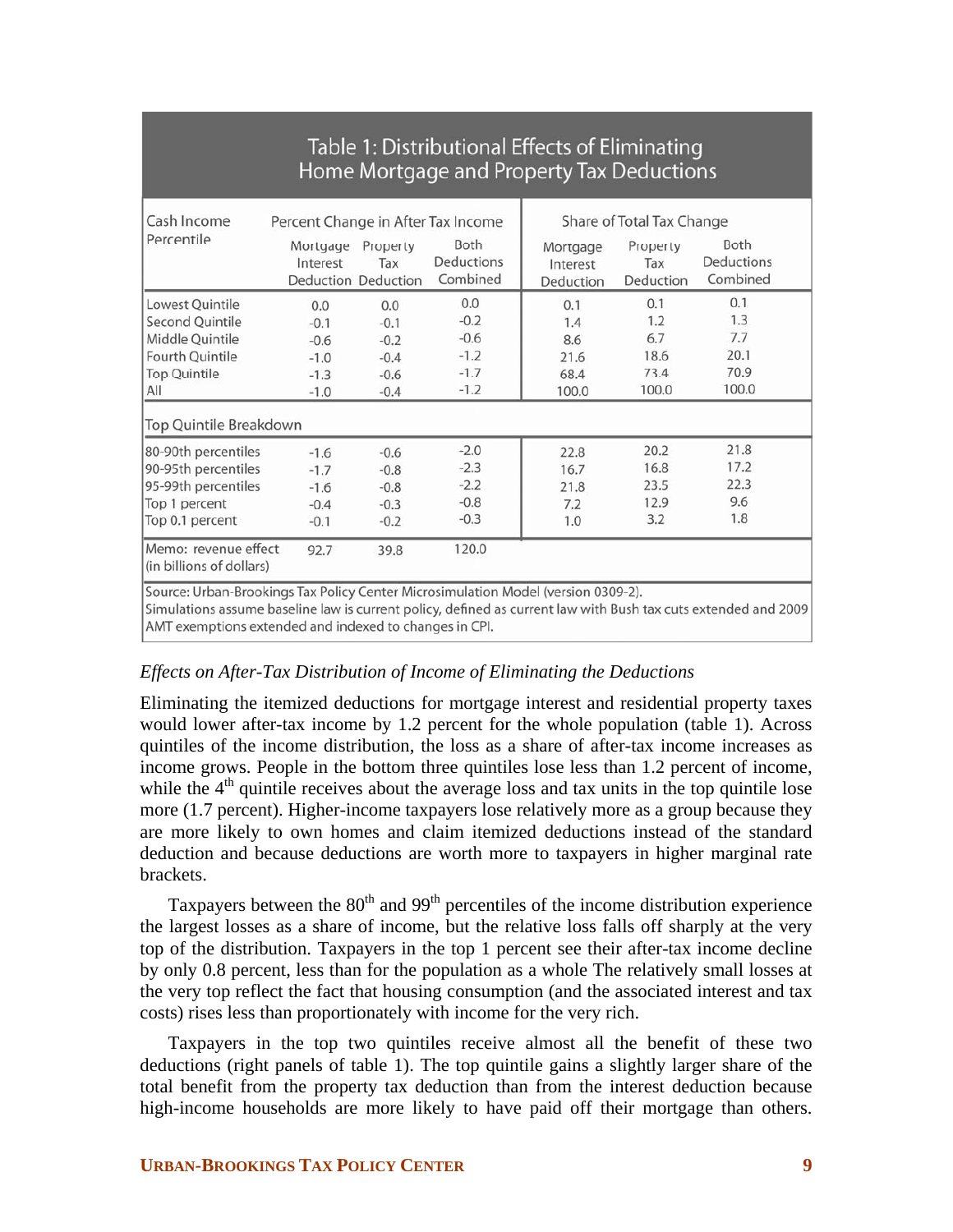These taxpayers do, however, benefit from the exemption of imputed rental income (not shown here).

## *Effects of Using Alternative Offsets*

We estimate the effects of combining the elimination of the mortgage interest and property tax deductions with three revenue-neutral offsets – reducing all marginal tax rates by 1.8 percent of income (to a range of 8.2 to 33.2 percent from the current policy baseline rates of 10 to 35 percent), reducing all marginal tax rates by 8.9 percent (to a range of 9.1 to 31.9 percent), and providing a refundable tax credit to each tax unit equal to \$467 for each adult and \$233 for every dependent child under age  $17<sup>8</sup>$  $17<sup>8</sup>$  $17<sup>8</sup>$  Under this latter policy, a couple with two children would receive \$1,401.

Eliminating the deductions and lowering all marginal tax rates by 1.8 percent of income would raise after-tax income for the bottom four quintiles and reduce after-tax income for the top quintile (table 2). Within the top quintile, after-tax income would on average decline for taxpayers in the  $80-99<sup>th</sup>$  percentiles of the income distribution, but increase for taxpayers in the top 1 percent. Measured this way, the mortgage interest and property tax deductions, if financed by a flat-rate tax on income, benefits taxpayers in the  $80<sup>th</sup>$ -99<sup>th</sup> percentile of the income distribution and hurts everyone else.

|                        | Table 2: Distributional Effects of Replacing Mortgage and Property Tax Deductions |                   |                        |                                    |                   | with Alternative Revenue Neutral Tax Rebates |                                    |                   |                                    |
|------------------------|-----------------------------------------------------------------------------------|-------------------|------------------------|------------------------------------|-------------------|----------------------------------------------|------------------------------------|-------------------|------------------------------------|
| Cash Income            | Lower all tax rates by 1.8% of income                                             |                   |                        |                                    |                   | Lower all tax rates by 8.9%                  |                                    |                   | \$467 per capita refundable credit |
| Percentile             | % change<br>in after tax<br>income                                                | % with<br>tax cut | % with<br>tax increase | % change<br>in after tax<br>income | % with<br>tax cut | % with<br>tax increase                       | % change<br>in after tax<br>income | % with<br>tax cut | % with<br>tax increase             |
| Lowest Quintile        | 0.1                                                                               | 19.5              | 1.6                    | 0.1                                | 19.3              | 1.7                                          | 5.5                                | 99.8              | 0.2                                |
| Second Quintile        | 0.4                                                                               | 60.6              | 8.1                    | 0.2                                | 59.9              | 8.7                                          | 2.4                                | 96.9              | 3.1                                |
| Middle Ouintile        | 0.4                                                                               | 71.9              | 19.0                   | 0.1                                | 69.3              | 21.6                                         | 1.0                                | 84.6              | 15.4                               |
| Fourth Quintile        | 0.2                                                                               | 66.1              | 32.2                   | $-0.2$                             | 60.5              | 37.8                                         | 0.0                                | 67.1              | 32.9                               |
| <b>Top Quintile</b>    | $-0.3$                                                                            | 47.3              | 51.7                   | 0.0                                | 47.3              | 51.7                                         | $-1.2$                             | 31.5              | 68.4                               |
| All                    | 0.0                                                                               | 51.3              | 19.3                   | 0.0                                | 49.6              | 21.0                                         | 0.0                                | 80.2              | 19.8                               |
| Top Quintile Breakdown |                                                                                   |                   |                        |                                    |                   |                                              |                                    |                   |                                    |
| 80-90th percentiles    | $-0.5$                                                                            | 49.9              | 49.0                   | $-0.6$                             | 46.3              | 52.5                                         | $-1.1$                             | 40.0              | 60.0                               |
| 90-95th percentiles    | $-0.8$                                                                            | 42.4              | 56.8                   | $-0.7$                             | 41.7              | 57.5                                         | $-1.7$                             | 26.0              | 74.0                               |
| 95-99th percentiles    | $-0.7$                                                                            | 42.6              | 56.5                   | $-0.3$                             | 49.8              | 49.4                                         | $-1.8$                             | 20.5              | 79.5                               |
| Top 1 percent          | 0.5                                                                               | 63.9              | 35.3                   | 1.2                                | 74.6              | 24.6                                         | $-0.7$                             | 17.1              | 82.9                               |
| Top 0.1 percent        | 0.8                                                                               | 76.2              | 22.9                   | 1.6                                | 81.0              | 18.0                                         | $-0.3$                             | 11.2              | 88.8                               |

iource: Urban-Brookings Tax Policy Center Microsimulation Model (version 0309-2). Simulations assume baseline law is current policy, defined as current law with Bush tax cuts extended and 2009 AMT exemptions extended and indexed to changes in CPI.

Eliminating the deductions and lowering all marginal rates by 8.9 percent has similar effects as lowering marginal rates by 1.8 percent of income, except that the net benefits are larger for taxpayers in the top tenth of the income distribution and smaller for everyone else. On balance, substituting the lower rates for the deductions increases aftertax income in the bottom three quintiles and reduces after-tax income in the fourth quintile and between the  $80<sup>th</sup>$  and  $99<sup>th</sup>$  percentiles of the top quintile. The biggest winners are those at the very top of the income distribution, however, because these taxpayers get

 $\overline{a}$ 

<span id="page-10-0"></span><sup>&</sup>lt;sup>8</sup> We use eligibility for the Child Tax Credit, which is currently whether a tax unit contains a child under age 17, to determine whether tax units qualify for the dependent credit in this scenario.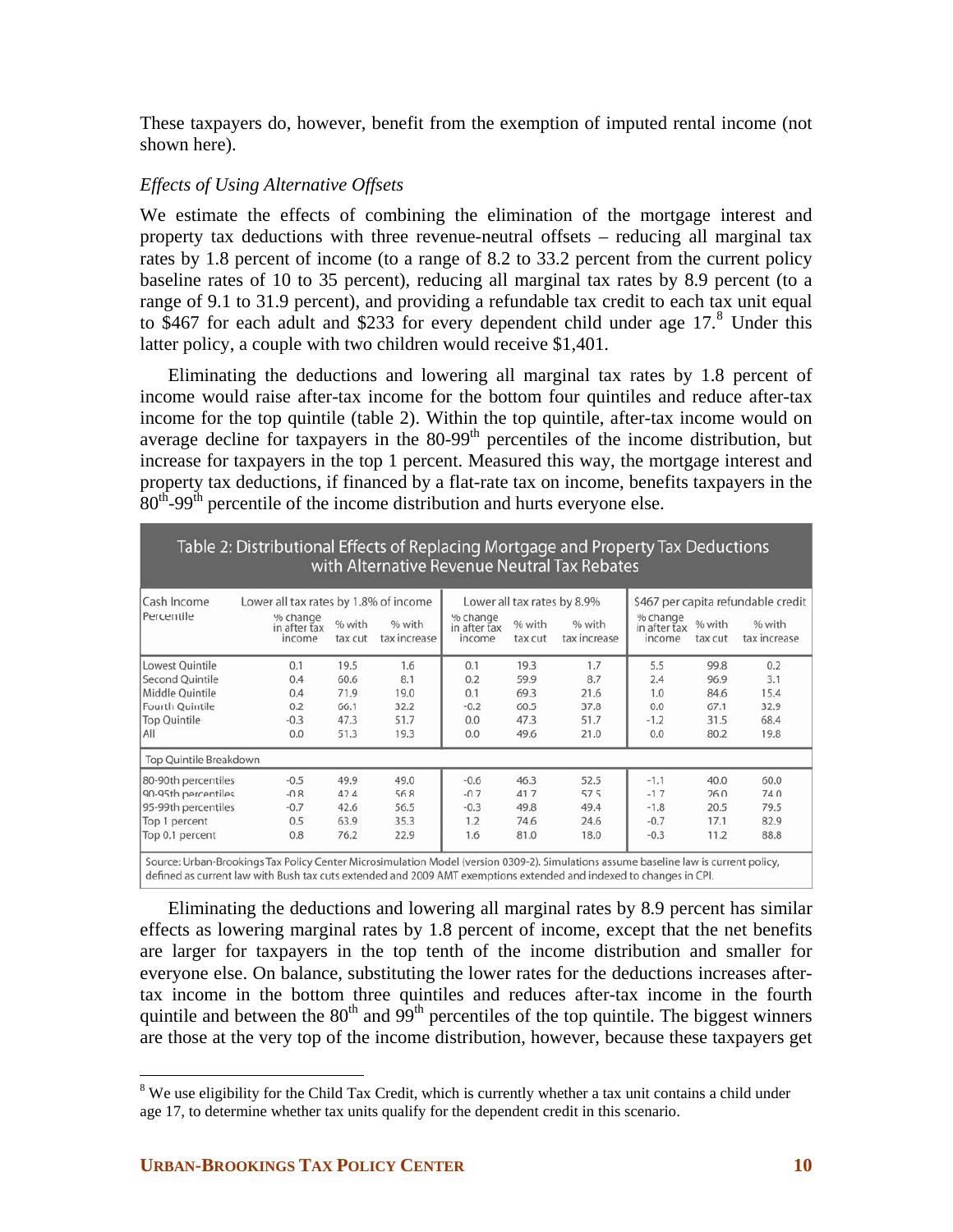relatively little benefit (as a share of their income) from the deduction and benefit most from an across-the-board cut in marginal tax rates. Put another way, financing mortgage interest and property tax deductions by a proportional increase in marginal tax rates hurts those at the bottom of the distribution (who gain little from the deductions) and those at the very top (who lose the most from the higher taxes), but provides net benefits to middle and upper-income taxpayers below the top 1 percent.

In contrast, if the mortgage and property tax deductions were replaced with a flat rate refundable credit, lower-income taxpayers would benefit and all high-income groups would be worse off. The biggest losers on average would be those in the  $90<sup>th</sup>$  to  $99<sup>th</sup>$ percentiles of the income distribution and the biggest winners (as a share of after-tax income) would be those in the bottom quintile. The very richest taxpayers lose only modestly on balance; they lose relatively little as a share of income from the elimination of the deductions, but gain even less from the refundable credit. Put another way, financing the mortgage interest and property tax deductions with flat rate per capita benefit cuts hurts lower-income taxpayers the most while benefitting upper-income taxpayers, in particular those just below the top of the distribution.

## **Distributional Effects of Tax Expenditures for Medical Care Expenses**

The 2010 Federal Budget lists six permanent tax expenditures for health insurance and health care expenses for individuals. These provisions (and their 2012 estimated revenue losses) are: exclusion of employer contributions for medical insurance premium and medical care  $(\$184.9 \text{ billion})^9$  $(\$184.9 \text{ billion})^9$  $(\$184.9 \text{ billion})^9$ , deduction of health insurance premiums for the selfemployed (\$7.5 billion), tax preferences for medical savings accounts and health savings accounts (\$2.2 billion), deductibility of medical expenses (\$14.8 billion), a refundable tax credit for health insurance purchased by certain displaced and retired individuals (\$0.2 million)<sup>[10](#page-11-1)</sup>, and exemption of distribution from retirement plans for premiums for health and long-term insurance for public safety officers (\$0.4 billion).

## *Provisions Estimated*

 $\overline{a}$ 

We estimate the distributional effects of the three largest of these tax expenditures – the exclusion of employer-supplied insurance (ESI) premiums and medical care, the deduction for self-employed health plans, and the itemized deduction for medical expenses. We estimate that these provisions together will cost \$172.9 billion in 2012. The cost we estimate is lower than the OMB estimate because our estimate uses a current policy baseline, which assumes that the 2001 and 2003 Bush tax cuts are extended, while the OMB estimates are scored against a current law baseline, under which the tax cuts expire in 2011 and income in 2012 is therefore taxed at higher rates.

## *Effects on After-Tax Distribution of Income*

Eliminating the major health tax expenditures would lower income the most for taxpayers in the three middle income quintiles and the bottom portion of the top quintile (table 3). Taxpayers in the lowest income quintile lose less than others because their insurance

<span id="page-11-0"></span> $9^9$  This estimate includes only the loss of income tax revenues; OMB estimates a reduction of an additional \$104.7 in payroll tax revenues, some of which will be recouped by the government in lower Social Security retirement benefits.

<span id="page-11-1"></span> $10$  This figure includes the refundable portion of the credit, which is scored as an outlay.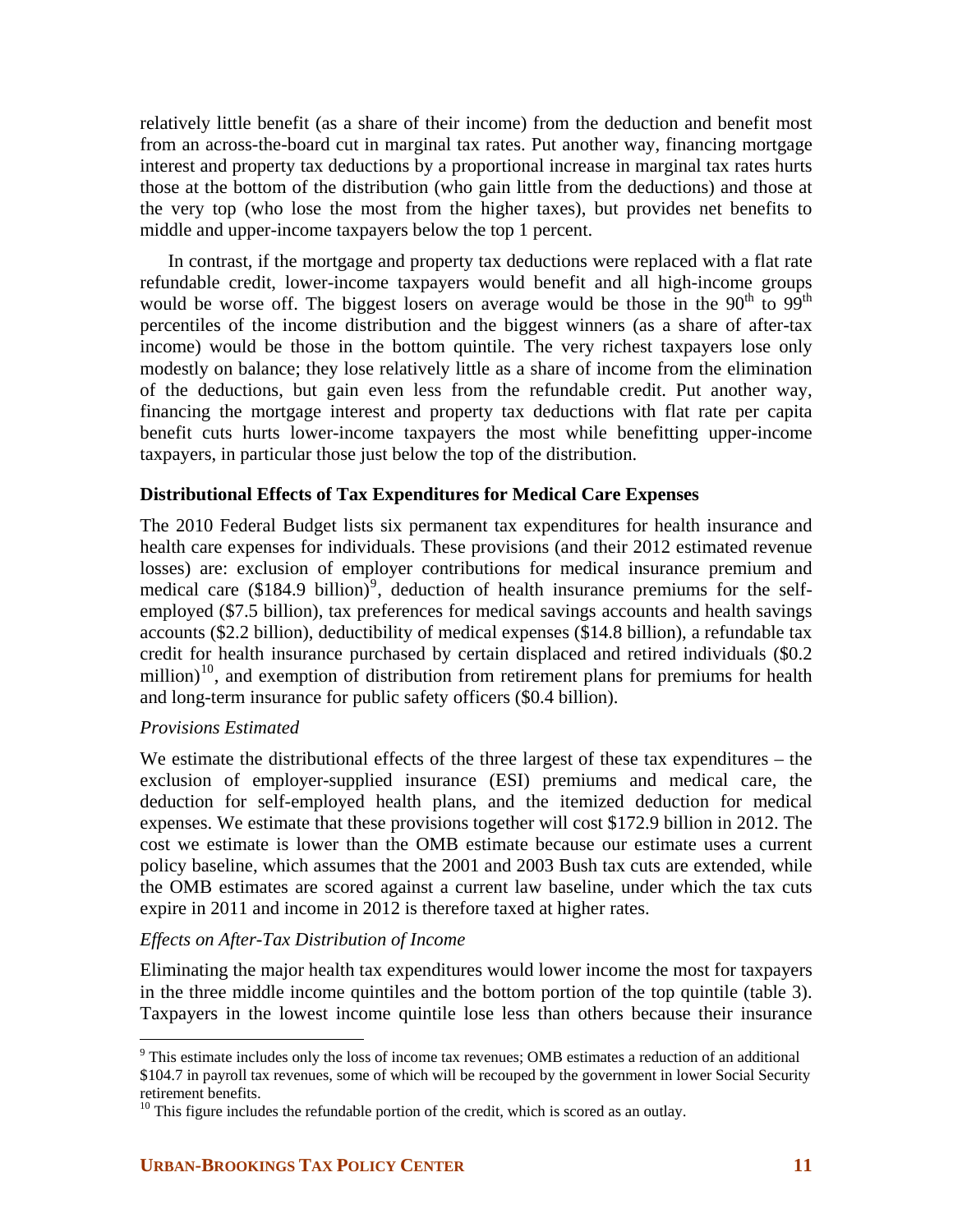coverage rates are relatively low, few taxpayers in that group itemize and therefore can use the medical deduction, and they would face low marginal tax rates on their extra taxable income from including employer health benefits in income or eliminating deductions for medical expenses. As income rises, marginal tax rates, the share with insurance coverage, and the share who itemize all increase (although the effect of itemization is limited because it does not affect whether one benefits from the ESI exclusion). At higher income levels, however, almost everyone is covered and the average insurance benefit increases only slightly as income increases. As a result, the loss in tax benefits as a share of total income from eliminating the preferences drops sharply in the top income groups.

|                                               | Medical Expenses (Income Tax Effects Only), Tax Year 2012 | Table 3: Distributional Effects of Eliminating Exclusion for Employer-Provided Health<br>Insurance, Self-Employed Health Insurance Deduction, And Itemized Deduction for |
|-----------------------------------------------|-----------------------------------------------------------|--------------------------------------------------------------------------------------------------------------------------------------------------------------------------|
|                                               | Percent Change in After-Tax                               | Share of Total Tax                                                                                                                                                       |
| Cash Income Percentile                        | Income                                                    | Change                                                                                                                                                                   |
| Lowest Quintile                               | $-0.7$                                                    | 1.8                                                                                                                                                                      |
| <b>Second Quintile</b>                        | $-2.1$                                                    | 11.1                                                                                                                                                                     |
| Middle Quintile                               | $-2.3$                                                    | 18.8                                                                                                                                                                     |
| Fourth Quintile                               | $-2.3$                                                    | 26.4                                                                                                                                                                     |
| <b>Top Quintile</b>                           | $-1.5$                                                    | 41.9                                                                                                                                                                     |
| All                                           | $-1.8$                                                    | 100.0                                                                                                                                                                    |
| Top Quintile Breakdown                        |                                                           |                                                                                                                                                                          |
| 80-90th percentiles                           | $-2.6$                                                    | 19.7                                                                                                                                                                     |
| 90-95th percentiles                           | $-1.9$                                                    | 10.0                                                                                                                                                                     |
| 95-99th percentiles                           | $-1.4$                                                    | 9.8                                                                                                                                                                      |
| Top 1 percent                                 | $-0.3$                                                    | 2.4                                                                                                                                                                      |
| Top 0.1 percent                               | $-0.1$                                                    | 0.3                                                                                                                                                                      |
| Memo: Revenue Effect (in billions of dollars) |                                                           | 172.9                                                                                                                                                                    |

Simulations assume baseline law is current policy, defined as current law with Bush tax cuts extended and 2009 AMT exemptions extended and indexed to changes in CPI.

## *Effects Using Alternative Offsets*

We estimate the effects of combining elimination of exemption of ESI, deduction of health insurance premiums for the self-employed and the itemized deduction for medical expenses with three revenue neutral offsets – reducing all marginal tax rates by 2.48

## **URBAN-BROOKINGS TAX POLICY CENTER 12 12**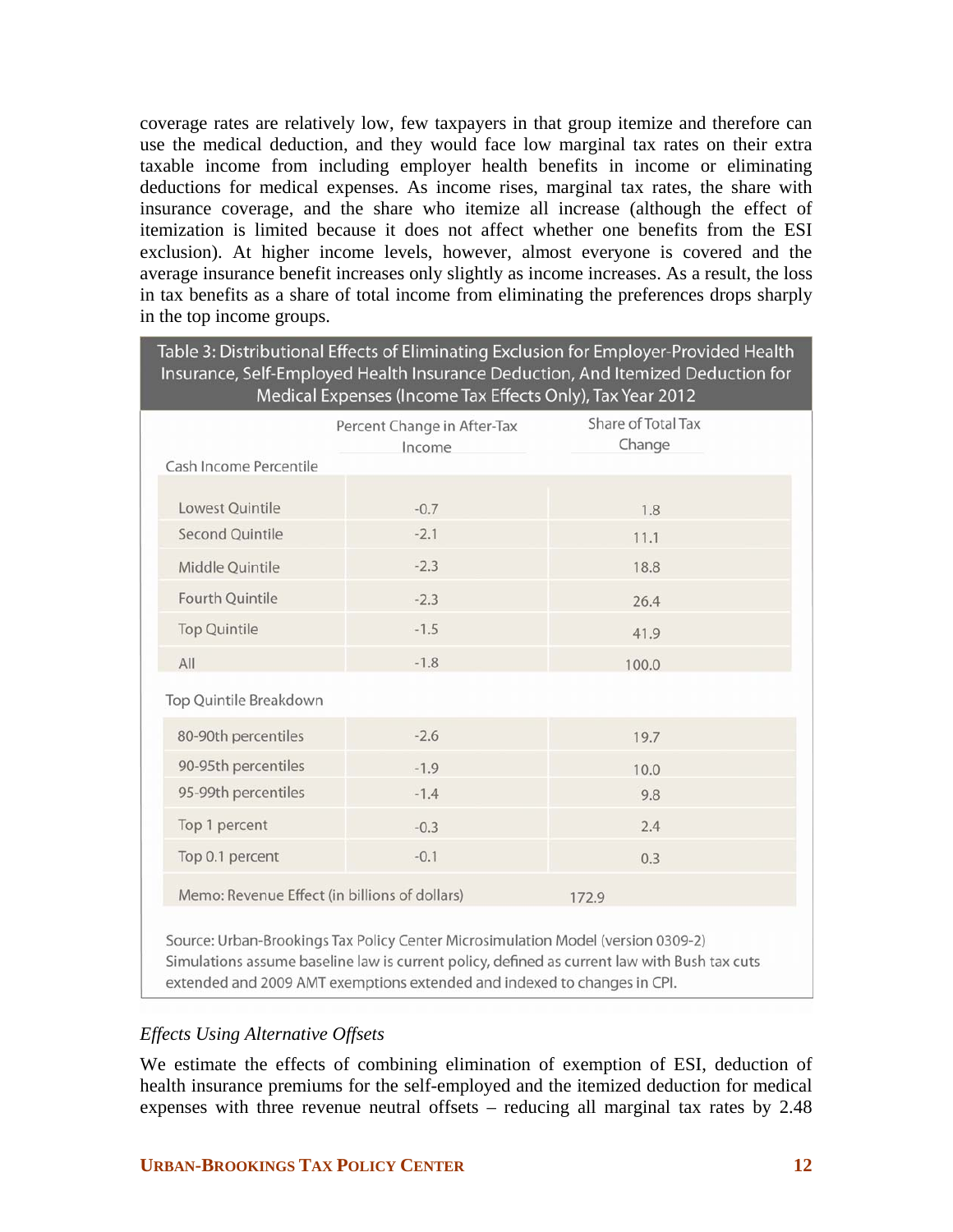percent of income (to a range of 7.52 to 32.52 percent from the current policy baseline rates of 10 to 35 percent), reducing all marginal tax rates by 12.5 percent (to a range of 8.75 to 30.63 percent), and providing a refundable tax credit to each tax unit equal to \$673 for each adult and \$337 for every dependent child under age 17. Under this latter policy, a couple with two children would receive \$2,019.

If the three health tax expenditures were eliminated and marginal tax rates were all lowered by 2.48 percent of income, after-tax income would decrease for the bottom four quintiles and for the bottom half of the top quintile and increase for the top 10 percent of the income distribution (table 4). The biggest losers would be those in the second and third quintiles of the distribution, who would not gain enough from the tax rate cuts to compensate for the loss of tax-free health benefits. The top 1 percent would be the biggest winners from eliminating the preferences. In other words, the health tax preferences help the bottom 90 percent of tax units and hurt the top 10 percent if paid for with a flat rate tax of 2.48 percent of income.

| Self-Employed Health Insurance Deduction, and Itemized Deduction for Medical Expenses with Revenue    |                                                    |                                              | Table 4: Distributional Effects of Eliminating Exclusion for Employer-Provided Health Insurance,<br>Neutral Tax Rebates (Income Tax Effects Only), Tax Year 2012 |                                                          |                                              |                                              |                                             |                                              |                                             |
|-------------------------------------------------------------------------------------------------------|----------------------------------------------------|----------------------------------------------|------------------------------------------------------------------------------------------------------------------------------------------------------------------|----------------------------------------------------------|----------------------------------------------|----------------------------------------------|---------------------------------------------|----------------------------------------------|---------------------------------------------|
|                                                                                                       | Lower All Tax Rates by 2.48% of Income             |                                              |                                                                                                                                                                  |                                                          |                                              | Lower All Tax Rates by 12.5%                 |                                             |                                              | \$673 per capita refundable credit          |
| Cash Income<br>Percentile                                                                             | % change<br>in after<br>tax income                 | cut                                          | % with tax % with tax<br>increase                                                                                                                                | % change % with tax % with tax<br>in after<br>tax income | cut                                          | increase                                     | % change<br>in after<br>tax income          | % with tax<br>cut                            | % with tax<br>increase                      |
| Lowest Quintile<br>Second Quintile<br>Middle Ouintile<br>Fourth Quintile<br>Top Quintile<br>All       | $-0.4$<br>$-1.0$<br>$-0.6$<br>$-0.3$<br>0.5<br>0.0 | 16.8<br>34.1<br>35.9<br>45.2<br>53.5<br>34.8 | 13.5<br>39.3<br>56.0<br>53.3<br>45.6<br>39.4                                                                                                                     | $-0.6$<br>$-1.4$<br>$-1.0$<br>$-0.7$<br>0.9<br>0.0       | 16.6<br>33.2<br>30.2<br>39.3<br>54.2<br>32.5 | 13.5<br>40.3<br>61.7<br>59.2<br>44.8<br>41.7 | 7.3<br>16<br>0.1<br>$-0.6$<br>$-0.8$<br>0.0 | 94.1<br>69.6<br>47.7<br>38.0<br>29.1<br>59.9 | 5.9<br>30.4<br>52.3<br>62.0<br>70.9<br>40.1 |
| Top Quintile Breakdown                                                                                |                                                    |                                              |                                                                                                                                                                  |                                                          |                                              |                                              |                                             |                                              |                                             |
| 80-90th percentiles<br>90-95th percentiles<br>95-99th percentiles<br>Top 1 percent<br>Top 0.1 percent | $-0.4$<br>0.1<br>0.7<br>1.5<br>1.5                 | 43.3<br>55.6<br>68.1<br>87.5<br>88.5         | 55.8<br>43.6<br>30.7<br>10.6<br>8.2                                                                                                                              | $-0.6$<br>0.2<br>1.2<br>2.5<br>2.6                       | 46.3<br>41.7<br>49.8<br>74.6<br>81.0         | 58.9<br>42.3<br>21.2<br>9.1<br>7.6           | $-1.3$<br>$-1.0$<br>$-0.8$<br>$-0.2$<br>0.0 | 27.7<br>28.9<br>31.4<br>34.2<br>37.6         | 72.3<br>71.1<br>68.6<br>65.8<br>62.4        |

defined as current law with Bush tax cuts extended and 2009 AMT exemptions extended and indexed to changes in CPI.

If all marginal tax rates were instead cut across the board to keep revenue constant, eliminating the health preferences would allow a 12.5 percent rate cut. The marginal tax rates would then range from 8.8 to 30.6 percent. Compared with the constant percentage of income rate cut, the proportional rate cut combined with eliminating tax expenditures would benefit high-income taxpayers and hurt low and middle-income taxpayers even more. Taxpayers in the second quintile of the income distribution would see their aftertax income fall by 1.4 percent, while taxpayers in the top 1 percent would experience a 2.5 percent increase in after-tax income.

 As with the housing preferences, however, if health tax expenditures were replaced with a flat rate refundable credit, low-income taxpayers would benefit the most. Taxpayers in the middle of the income distribution, however, would either receive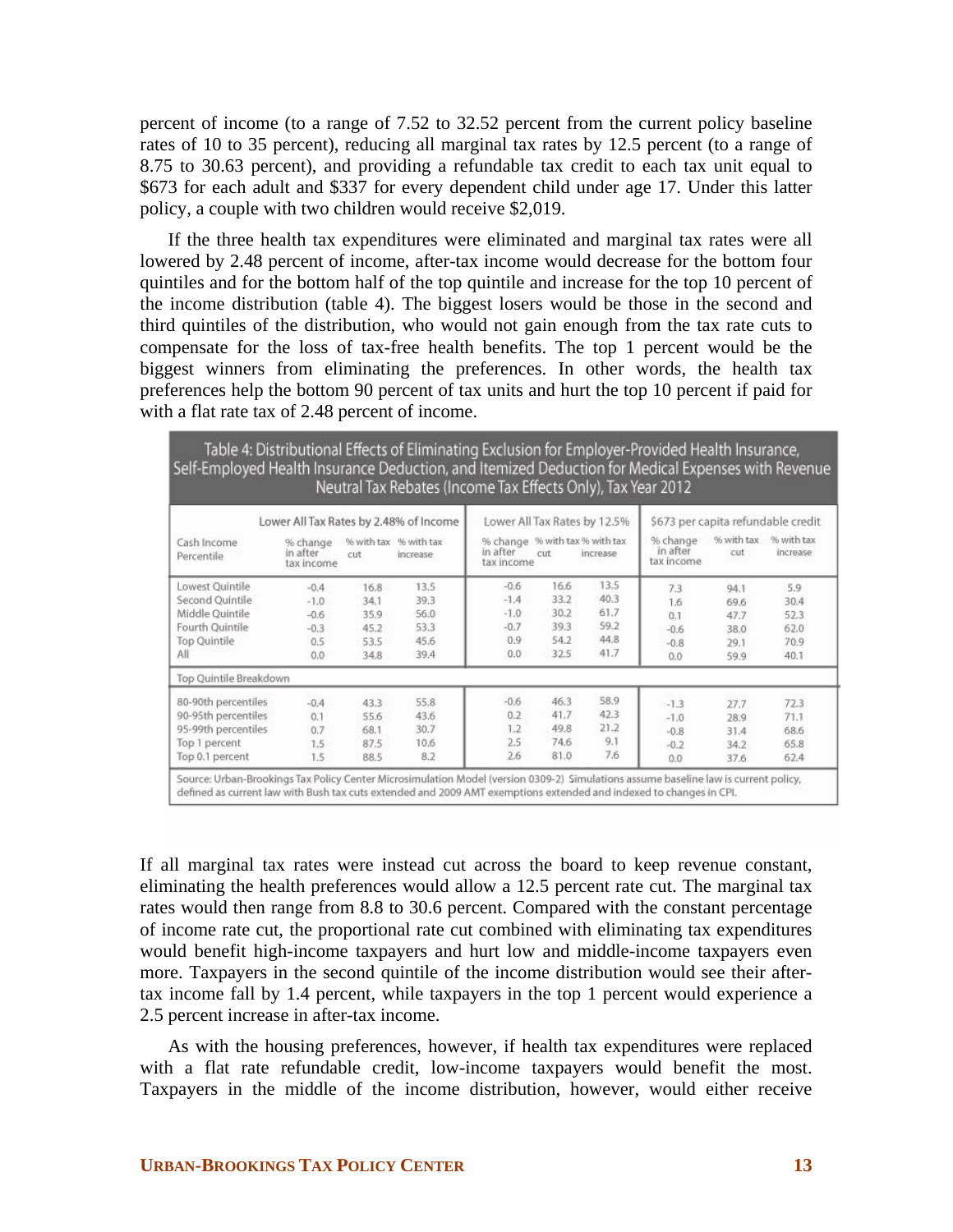virtually no net benefit (the middle quintile) or see their after-tax income decrease (the fourth quintile), as taxes on their health benefits would cost them more than the gain from the credit. Taxpayers in the  $80<sup>th</sup>$  through  $90<sup>th</sup>$  percentiles of the income distribution would experience the biggest net losses. The top 10 percent would lose less as a share of income because health tax benefits increase very little at the top of the income distribution, and therefore fall sharply as a share of income. Put another way, financing health tax expenditures with flat rate per capita benefit cuts hurts the lowest income people the most, but has no net effect on the middle quintile and produces net gains for the fourth quintile of the income distribution and above, although these gains as a share of income shrink considerably at the top of the distribution.

## **Distributional Effects of Tax Expenditures for Retirement Saving**

The 2010 Federal Budget lists five permanent tax expenditures for retirement saving. These provisions (and their 2012 estimated revenue losses) are net exclusion of pension contributions for: employer-contributory plans (\$42.2 billion), 401(k) and other employer-sponsored salary reduction plans (\$72.0 billion), individual retirement accounts (\$16.5 billion), the low and moderate income Savers Credit (\$1.0 billion), and Keogh plans for the self-employed (\$17.0 billion).

For these tax expenditure estimates, the baseline tax system is assumed to be how this saving would be treated if invested outside of qualified retirement accounts. Under the baseline income tax, contributions to saving accounts would come from after-tax dollars, income accrued within accounts would be taxable (though allowed preferences for capital gains and dividends available for assets outside accounts), and payouts from accounts (either lump sum withdrawals or pension benefits) would be tax-free. Therefore, the tax expenditure consists of three parts: 1) the loss of revenue from exemption of employer contributions and deductibility of employee and other individual contributions plus 2) the loss of revenue from exemption of income accrued within accounts minus 3) the offsetting gain in revenue from taxing withdrawals from accounts.

The estimated tax expenditure does not provide a good measure of the incentive effect of current saving incentives. Instead it measures the net loss in revenue from current law compared with an alternative system that would have permanently taxed the income from these accounts on an accrual basis. It mixes together the effects of permanent exemption of the annual inside buildup within accounts, deferral of tax on current year contributions (to be captured later when withdrawn), and an additional tax on current year payouts to individuals who saved in earlier years.

#### *Provisions Estimated*

We estimate the combined distributional effects of all the retirement savings incentives listed by OMB except for the (very modest) lower and moderate-income Savers Credit. In our estimates, we calculate separately the revenue effects of losses from exempting the inside buildup within defined contribution accounts (employer-sponsored plans, individual retirement accounts, and plans for the self-employed) and exempting the buildup of retirement wealth within defined benefit plans.

*Components of the "Cash-Flow" Tax Expenditure*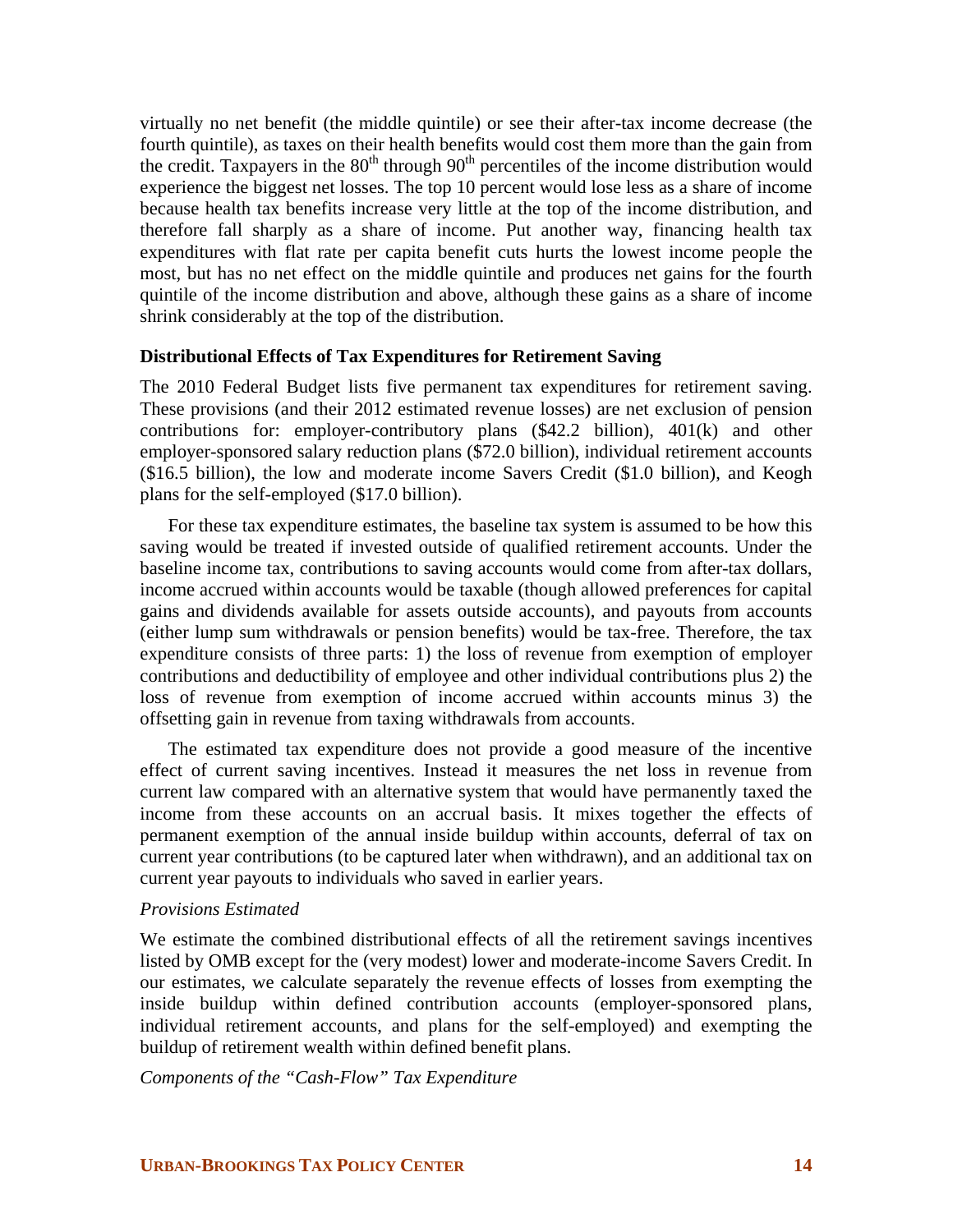Following the OMB methodology, we estimate the components of the revenue gain if there were no taxation in 2012 (table 5) as:

- Gains from disallowing deductions of contributions to employer plans (\$108.8 billion), IRA contributions (\$3.5 billion), and deductions for self-employed plans (\$7.1 billion);
- An offsetting loss from exempting from tax current pension income (\$110.7) billion), and
- Gains from taxing the inside buildup in defined contribution plans (\$90.6 billion) and defined benefit plans (\$103.0 billion).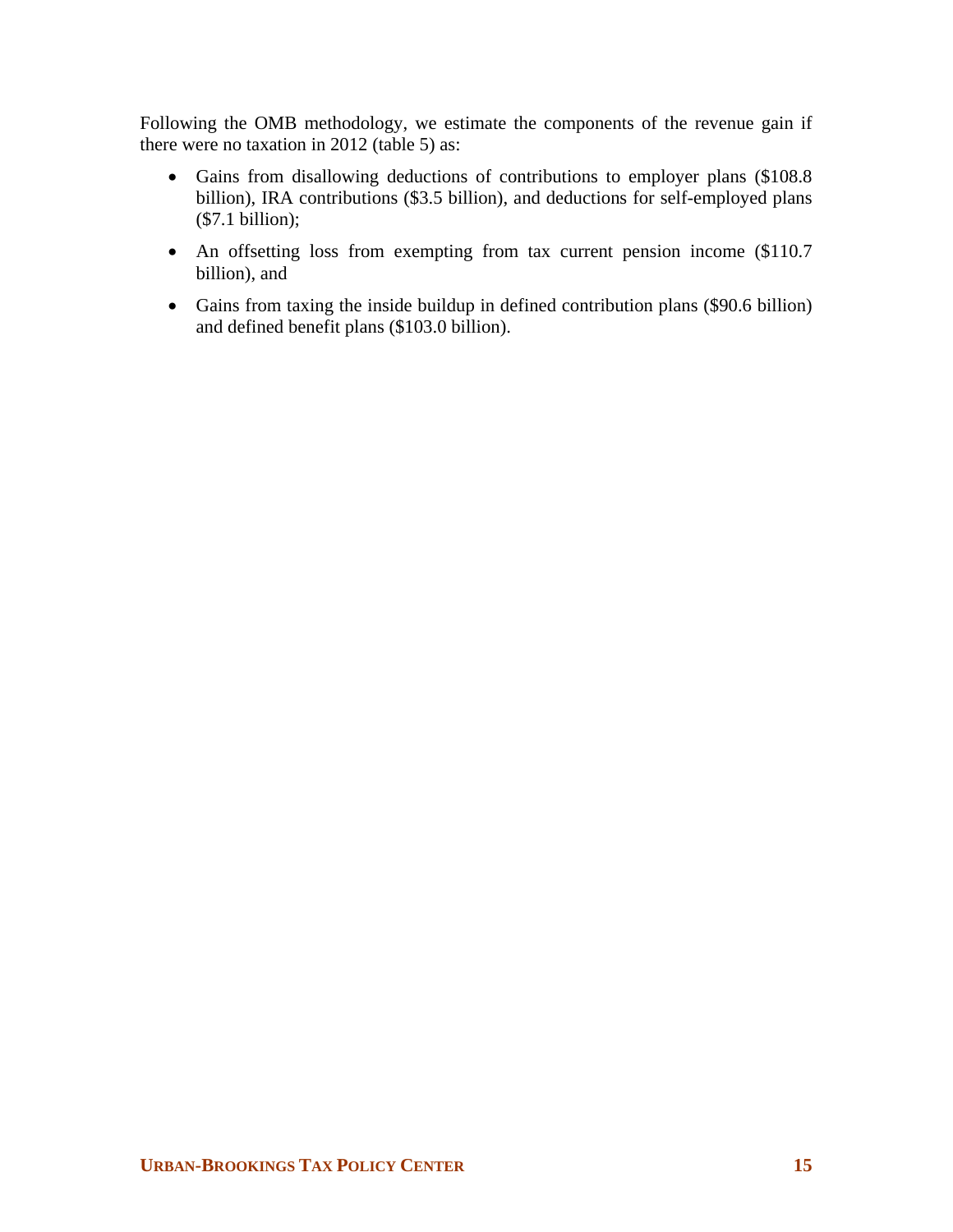|                                                                                                                                                                                                                                                                                                                                                                                                                                  | Percent Change in After-Tax<br>Income             | Share of Total Tax<br>Change |  |  |  |  |  |  |
|----------------------------------------------------------------------------------------------------------------------------------------------------------------------------------------------------------------------------------------------------------------------------------------------------------------------------------------------------------------------------------------------------------------------------------|---------------------------------------------------|------------------------------|--|--|--|--|--|--|
| Cash Income Percentile                                                                                                                                                                                                                                                                                                                                                                                                           |                                                   |                              |  |  |  |  |  |  |
| Lowest Ouintile                                                                                                                                                                                                                                                                                                                                                                                                                  | $-0.0$                                            | 0.0                          |  |  |  |  |  |  |
| Second Ouintile                                                                                                                                                                                                                                                                                                                                                                                                                  | $-0.4$                                            | 1.6                          |  |  |  |  |  |  |
| Middle Quintile                                                                                                                                                                                                                                                                                                                                                                                                                  | $-0.8$                                            | 5.7                          |  |  |  |  |  |  |
| <b>Fourth Ouintile</b>                                                                                                                                                                                                                                                                                                                                                                                                           | $-1.4$                                            | 13.1                         |  |  |  |  |  |  |
| <b>Top Quintile</b>                                                                                                                                                                                                                                                                                                                                                                                                              | $-3.2$                                            | 79.6                         |  |  |  |  |  |  |
| All                                                                                                                                                                                                                                                                                                                                                                                                                              | $-2.1$                                            | 100.0                        |  |  |  |  |  |  |
| Top Quintile Breakdown                                                                                                                                                                                                                                                                                                                                                                                                           |                                                   |                              |  |  |  |  |  |  |
| 80-90th percentiles                                                                                                                                                                                                                                                                                                                                                                                                              | $-3.2$                                            | 20.2                         |  |  |  |  |  |  |
| 90-95th percentiles                                                                                                                                                                                                                                                                                                                                                                                                              | $-4.2$                                            | 18.5                         |  |  |  |  |  |  |
| 95-99th percentiles                                                                                                                                                                                                                                                                                                                                                                                                              | $-4.1$                                            | 25.1                         |  |  |  |  |  |  |
| Top 1 percent                                                                                                                                                                                                                                                                                                                                                                                                                    | $-2.0$                                            | 15.7                         |  |  |  |  |  |  |
| Top 0.1 percent                                                                                                                                                                                                                                                                                                                                                                                                                  | $-1.4$                                            | 4.7                          |  |  |  |  |  |  |
|                                                                                                                                                                                                                                                                                                                                                                                                                                  | Memo: Revenue Effect (in billions of dollars)     |                              |  |  |  |  |  |  |
| <b>All Provisions</b>                                                                                                                                                                                                                                                                                                                                                                                                            |                                                   | 198.8                        |  |  |  |  |  |  |
|                                                                                                                                                                                                                                                                                                                                                                                                                                  | Exclude pension income from AGI                   | $-110.7$                     |  |  |  |  |  |  |
|                                                                                                                                                                                                                                                                                                                                                                                                                                  | No deductions for contributions to employer plans | 108.8                        |  |  |  |  |  |  |
| No deductions for IRA contributions                                                                                                                                                                                                                                                                                                                                                                                              |                                                   | 3.5                          |  |  |  |  |  |  |
| No deductions for self-employed plans                                                                                                                                                                                                                                                                                                                                                                                            |                                                   | 7.1                          |  |  |  |  |  |  |
|                                                                                                                                                                                                                                                                                                                                                                                                                                  | Tax inside buildup in defined contribution plans  | 90.6                         |  |  |  |  |  |  |
|                                                                                                                                                                                                                                                                                                                                                                                                                                  | Tax inside buildup in defined benefit plans       | 103.0                        |  |  |  |  |  |  |
| *1) No deductions for employee contributions to IRAs, employer-sponsored salary reduction<br>plans, and qualified retirement plans for self-employed.<br>2) Tax accrued interest, dividends, and capital gains within qualified retirement plans and tax<br>inside buildup of wealth within employer-sponsored defined benefit plans.<br>3) Exempt private pension benefits and other withdrawals from qualified plans from tax. |                                                   |                              |  |  |  |  |  |  |
| Source: Urban-Brookings Tax Policy Center Microsimulation Model (version 0509-1)<br>Simulations assume baseline law is current policy, defined as current law with Bush tax cuts<br>extended and 2009 AMT exemptions extended and indexed to changes in CPI.                                                                                                                                                                     |                                                   |                              |  |  |  |  |  |  |

#### Table 5: Distributional Effects of Absence of Tax Incentives for Retirement Saving\*

The simple sum of all these gains and losses is \$202.3 billion. Of this amount, \$193.6 billion (96 percent) comes from exempting inside buildup; the net effect of deferral of the tax on contributions is only \$8.7 billion. Including interactions among provisions, we estimate the combined effect of eliminating all provisions is \$198.8 billion. The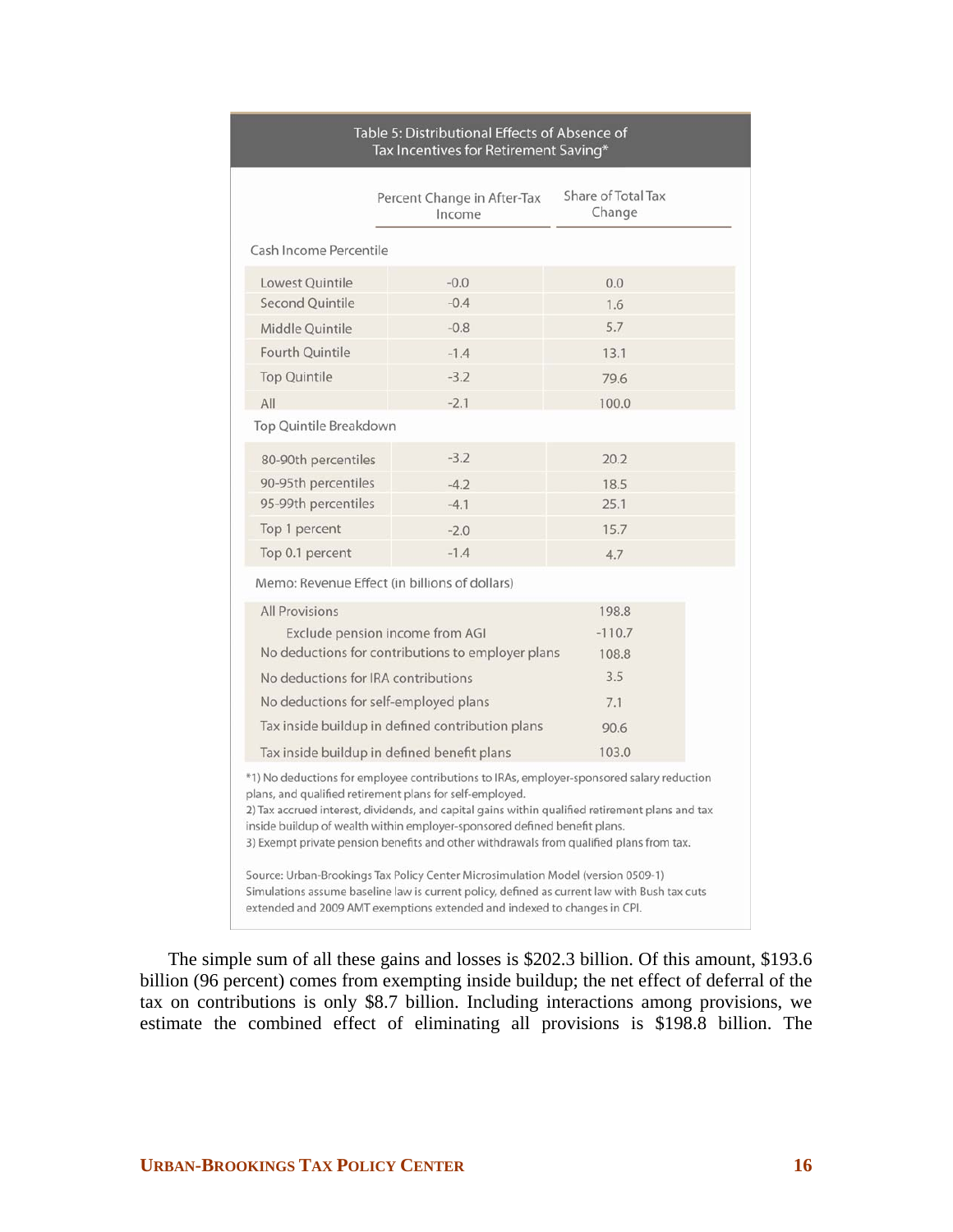combined effect is slightly smaller than the sum of the separate estimates. $11$ 

## *Eliminating Tax Expenditures for New Saving*

As an alternative, we also estimate the effects of eliminating tax incentives for new saving only. Under this option, there would be no future contributions to tax-qualified accounts and future accruals within defined benefit plans would be taxable. Amounts within qualified defined contribution retirement savings accounts would continue to accrue tax-free and pension benefits would continue to be taxable as under current law (with exemption only of amounts that represent return of capital and payments from Roth accounts.)

We calculate the change in tax burden as the change in the present value of lifetime benefits on new contributions. We assume that individuals projected under current law to contribute to a qualified retirement plan in 2012 would keep their assets in the plan until age 65 and then withdraw the money in the form of a life annuity. Under current law, for a front-loaded plan, the contribution is deductible, the inside buildup is tax free, and the annuity taxable. For a Roth account, the contribution comes from after-tax income, but both the inside buildup and the retirement annuity are tax-free. Under the option we estimate, the contribution would come from after-tax income, investment income within the account would be taxable (including investment income on remaining assets during the draw down phase in retirement) and payouts would be tax-free. We compute the sum for all tax units (in total and in separate income groups) of the difference between the present value of retirement income from *2012 contributions* under current law and under the option we estimate. $^{12}$  $^{12}$  $^{12}$ 

We estimate that the present value of eliminating tax incentives for new saving in 2012 is \$230 billion. This is not the same as the associated revenue loss; the revenue loss in 2012 would be much smaller because the proposal would leave most inside-buildup within tax-free accounts in 2012 tax-free; only gradually over time, would more inside buildup become taxable as the share of assets in these accounts declines.

## *Effects on After-Tax Distribution of Income*

If tax expenditures for retirement saving had never been in the tax law, income would fall by 3.2 percent for tax units in the top quintile of the distribution, compared with 2.1 percent for all taxpayers (table 5). Throughout the distribution, tax units in higher quintiles would lose more as a share of income from removal of the preferences than tax units in lower quintiles. Taxpayers in higher income quintiles benefit more from the preferences because they save more, are more likely to work in firms with pension coverage, and receive bigger tax savings per dollar of investment from tax-exemption because they are in higher marginal rate brackets. Within the top quintile, the loss from removal of the preferences continues to increase up through the  $90<sup>th</sup>$  to  $95<sup>th</sup>$  percentiles. Taxpayers at the very top, however, benefit less from the preferences as a share of their

 $\overline{a}$ 

<span id="page-17-0"></span> $11$  There could be a negative interaction if some people have both inside buildup of tax-free pension accounts and receive payouts from pensions. The taxation of inside buildup could push them into higher marginal rate brackets, raising the offsetting revenue loss from exempting pension payouts.

<span id="page-17-1"></span> $12$  A similar method is used in Burman et al. (2004) to estimate the distributional effects of retirement saving preferences.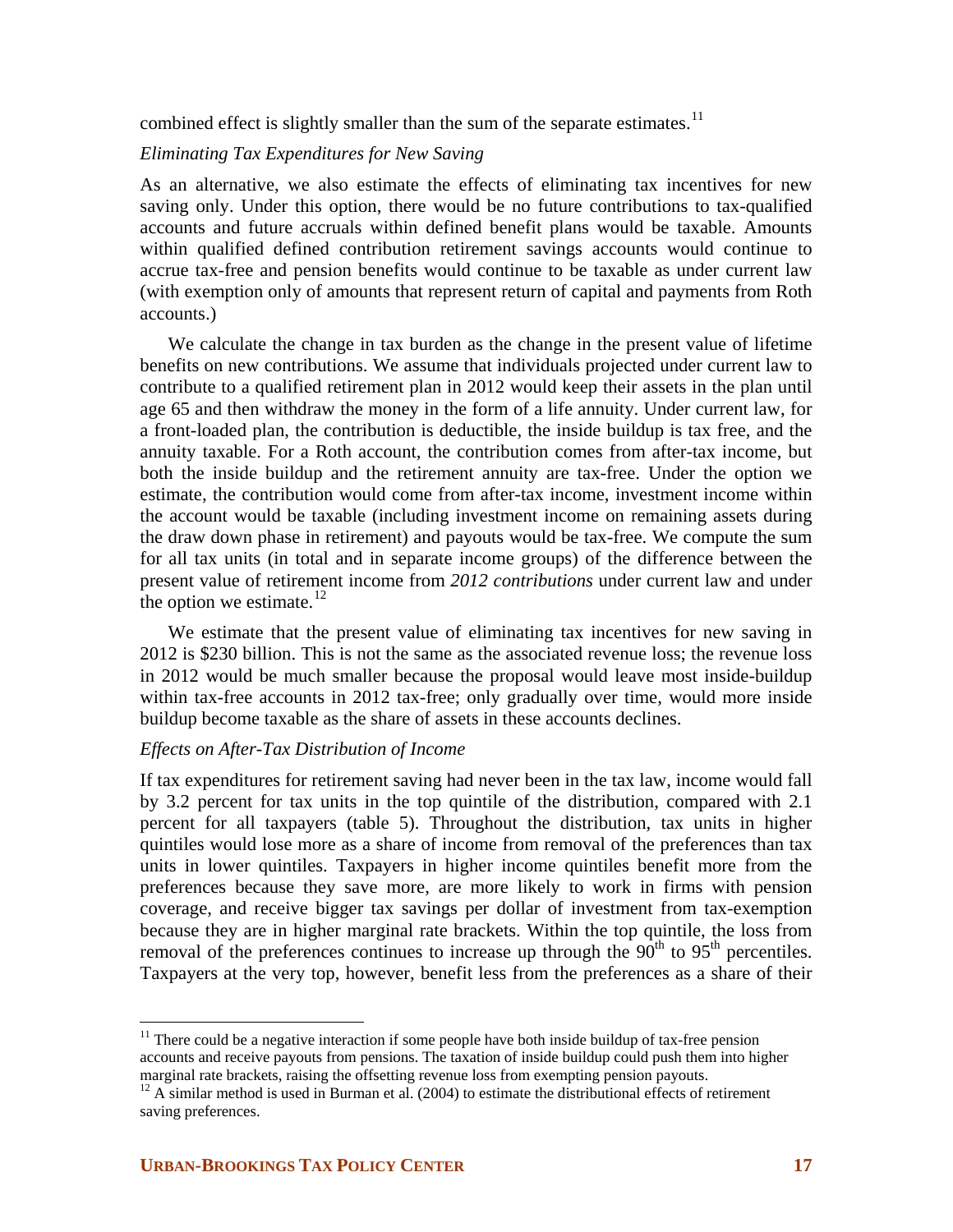income because of limits on the amounts that can be contributed to retirement saving plans.

The distributional effects of eliminating new contributions to retirement savings accounts are similar to those of repealing all existing tax expenditures for retirement (table 7). The percentage fall in after-tax income from repeal rises from the bottom through the top quintile and continues to rise in the top quintile through the  $90<sup>th</sup>$  to  $95<sup>th</sup>$ percentiles. The percentage loss in after-tax income declines, however, as income increases within the top 5 percent of the income distribution.

### *Effects Using Alternative Offsets*

We estimate that absent retirement saving incentives, the same revenue could have been raised in 2012 by reducing all marginal tax rates by 3.12 percent of income (to a range of 6.88 to 31.88 percent), reducing all marginal tax rates by 14.9 percent (to a range of 8.51 to 29.79 percent), and providing a refundable tax credit to each tax unit equal to \$781 for each adult and \$391 for every dependent child under age 17. Under this latter policy, a couple with two children would receive \$2,343 (table 6).

|                                                                                                        |                                              |                                              |                                             |                                           |                                              |                                             | Table 6. Distributional Effects of No Tax Preferences for Retirement Saving*<br>With Revenue Neutral Tax Rebates (Income Tax Effects Only), Tax Year 2012 |                                              |                                            |
|--------------------------------------------------------------------------------------------------------|----------------------------------------------|----------------------------------------------|---------------------------------------------|-------------------------------------------|----------------------------------------------|---------------------------------------------|-----------------------------------------------------------------------------------------------------------------------------------------------------------|----------------------------------------------|--------------------------------------------|
|                                                                                                        | Lower All Tax Rates by 3.12% of Income       |                                              |                                             | Lower All Tax Rates by 14.9%              |                                              |                                             | \$781 per capita refundable credit                                                                                                                        |                                              |                                            |
| Cash Income Percentile                                                                                 | % change<br>in after<br>tax income           | % with tax<br>cut                            | % with tax<br>increase                      | % change<br>in after<br>tax income        | cut.                                         | % with tax % with tax<br>increase           | % change<br>in after<br>tax income                                                                                                                        | % with tax<br>cut                            | % with tax<br>increase                     |
| Lowest Quintile<br>Second Quintile<br>Middle Quintile<br>Fourth Quintile<br><b>Top Quintile</b><br>All | 0.2<br>0.6<br>1.0<br>0.9<br>$-0.8$<br>$-0.0$ | 16.8<br>52.0<br>62.9<br>60.8<br>42.6<br>45.0 | 5.4<br>21.8<br>28.7<br>37.1<br>56.6<br>26.7 | 0.1<br>0.2<br>0.4<br>0.3<br>$-0.3$<br>0.0 | 16.4<br>49.1<br>57.0<br>54.6<br>41.7<br>41.9 | 5.8<br>24.8<br>34.6<br>43.5<br>57.4<br>29.8 | 9.2<br>4.0<br>2.0<br>0.7<br>$-2.4$<br>0.0                                                                                                                 | 99.8<br>93.0<br>78.2<br>61.8<br>31.6<br>77.4 | 0.2<br>7.0<br>21.7<br>38.1<br>68.4<br>22.6 |
| Top Quintile Breakdown                                                                                 |                                              |                                              |                                             |                                           |                                              |                                             |                                                                                                                                                           |                                              |                                            |
| 80-90th percentiles<br>90-95th percentiles<br>95-99th percentiles<br>Top 1 percent<br>Top 0.1 percent  | $-0.6$<br>$-1.7$<br>$-1.5$<br>0.2<br>0.7     | 44.6<br>37.7<br>39.5<br>57.5<br>68.8         | 54.5<br>61.5<br>59.8<br>41.3<br>30.1        | $-0.9$<br>$-1.6$<br>$-0.8$<br>1.4<br>1.9  | 40.6<br>37.2<br>44.2<br>65.2<br>75.1         | 58.6<br>61.9<br>55.1<br>33.8<br>23.9        | $-1.7$<br>$-3.1$<br>$-3.5$<br>$-1.9$<br>$-1.3$                                                                                                            | 37.0<br>28.3<br>25.1<br>19.0<br>12.7         | 63.0<br>71.7<br>74.9<br>81.0<br>87.3       |

\*1) No deduction for employee contributions to IRAs, employer-sponsored salary reduction plans, and qualified retirement plans for self-employed.

2) Tax accrued interest, dividends, and capital gains within gualified retirement plans and tax inside buildup of wealth within employersponsored defined benefit plans.

3) Exempt private pension benefits and other withdrawals from qualified plans from tax.

Source: Urban-Brookings Tax Policy Center Microsimulation Model (version 0509-1). Simulations assume baseline law is current policy, defined as current law with Bush tax cuts extended and 2009 AMT exemptions extended and indexed to changes in CPI.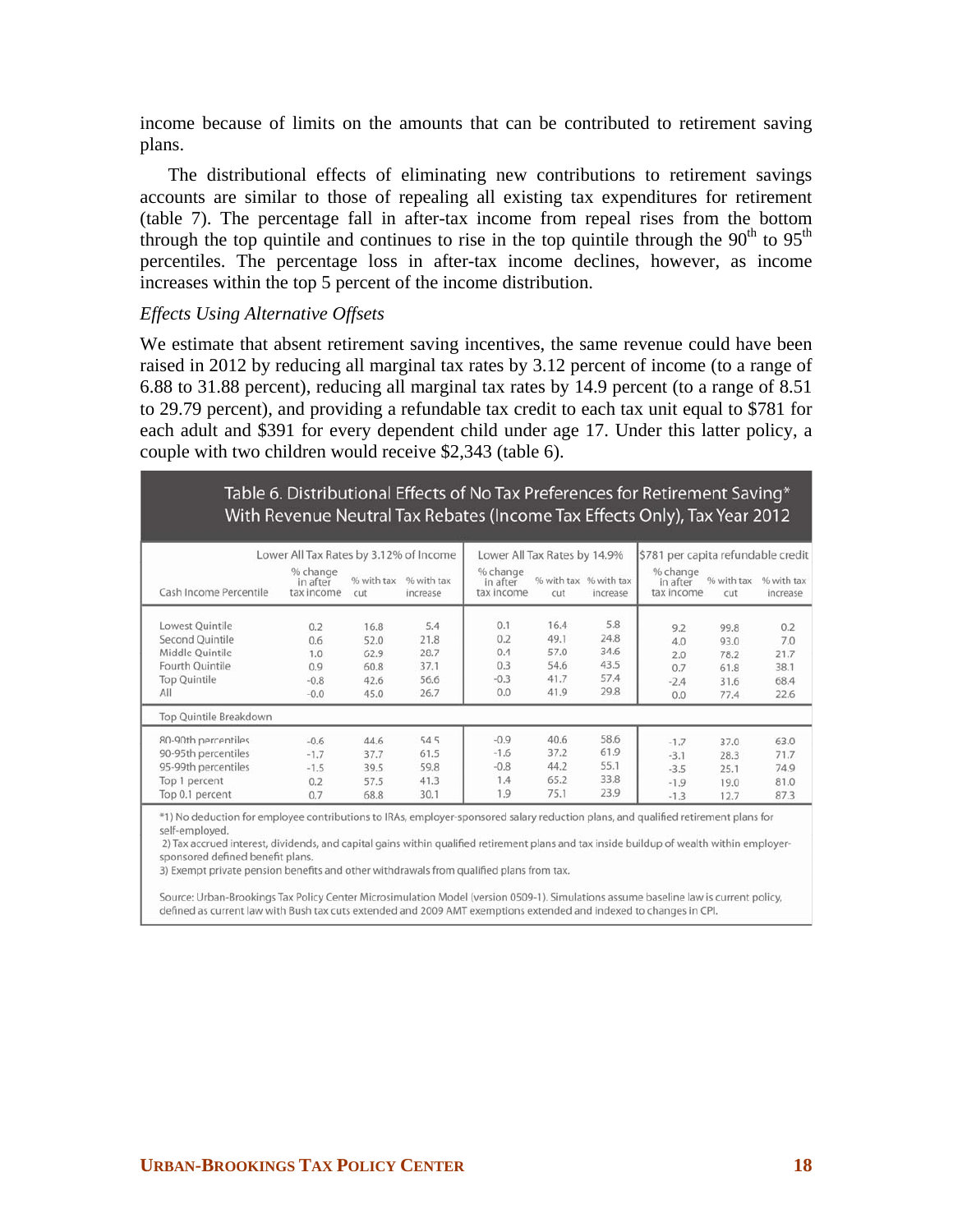|                        | Percent Change in After Tax<br>Income | Share of Total<br>Tax Change |
|------------------------|---------------------------------------|------------------------------|
| Cash Income Percentile |                                       |                              |
| Lowest Quintile        | $-0.1$                                | 0.2                          |
| <b>Second Quintile</b> | $-0.7$                                | 2.8                          |
| Middle Quintile        | $-1.5$                                | 9.6                          |
| Fourth Quintile        | $-2.4$                                | 20.7                         |
| <b>Top Quintile</b>    | $-3.1$                                | 66.8                         |
| All                    | $-2.4$                                | 100.0                        |
| Top Quintile Breakdown |                                       |                              |
| 80-90th percentiles    | $-3.7$                                | 20.9                         |
| 90-95th percentiles    | $-4.1$                                | 15.8                         |
| 95-99th percentiles    | $-3.7$                                | 19.9                         |
| Top 1 percent          | $-1.5$                                | 10.2                         |
| Top 0.1 percent        | $-0.9$                                | 2.8                          |

## Table 7: Distributional Effects of Eliminating Tax Incentives on New Contributions to Retirement Saving Accounts\*

\*1) Reduce contribution limits to zero for all qualified retirement saving accounts, including IRA's employer-sponsored plans, self-employed plans

2) Tax future accruals of income with defined benefit plans.

Present value is the lifetime present value of change in lifetime benefits from current year contributions. We assume contributions accrue until age 65, and are thereafter withdrawn as a life annuity.

Source: Urban-Brookings Tax Policy Center Microsimulation Model (version 0309-2) Simulations assume baseline law is current policy, defined as current law with Bush tax cuts extended and 2009 AMT exemptions extended and indexed to changes in CPI.

Substituting lower marginal tax rates for retirement saving incentives would raise after-tax income for taxpayers in the bottom four quintiles, lower after-tax income in the

## **URBAN-BROOKINGS TAX POLICY CENTER 19**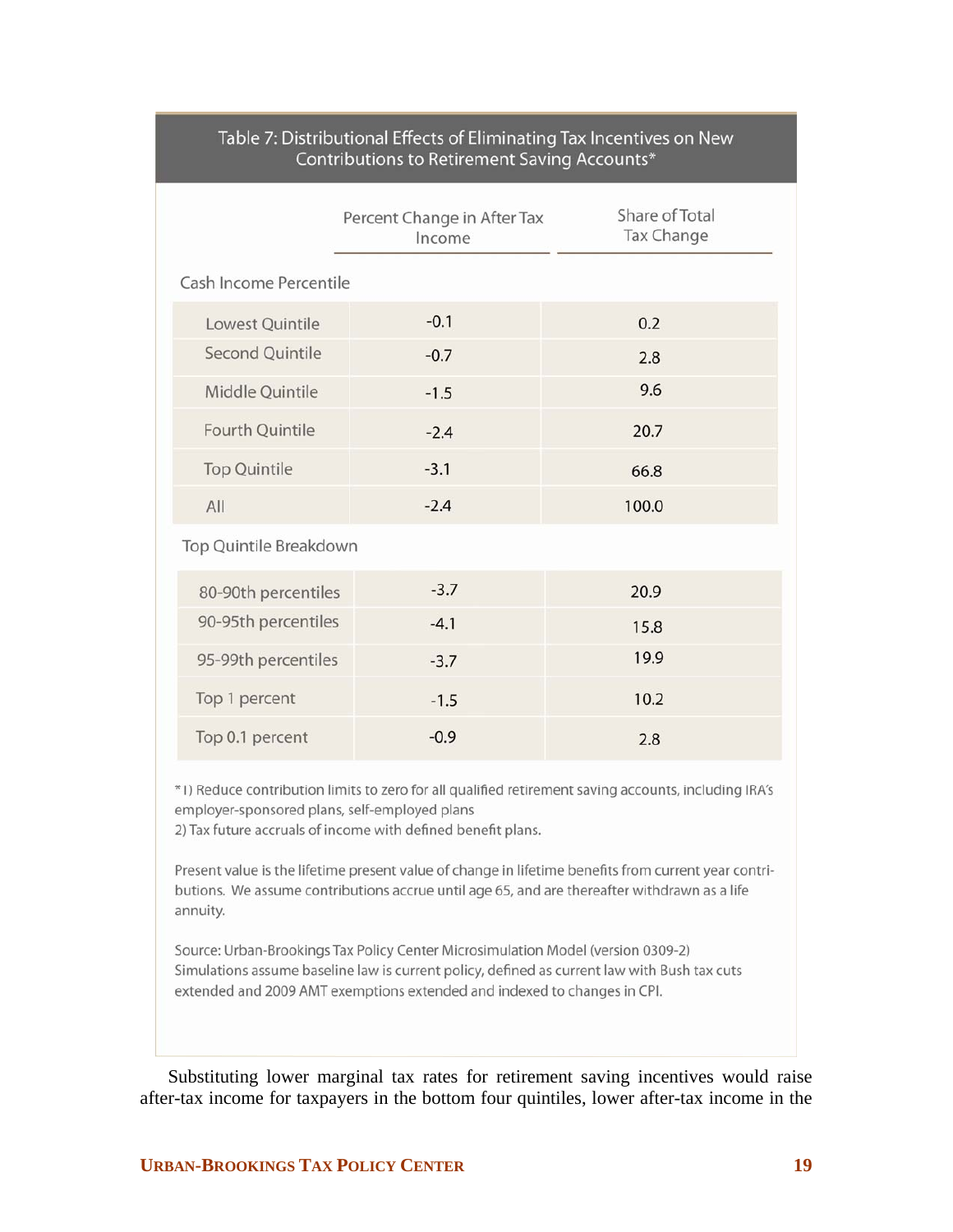top quintile, but raise after-tax income for the top 1 percent of returns. Compared with a uniform cut in rates as a share of income, a uniform percentage cut in rates would help low-income groups less and benefit the very highest income taxpayers more. The top 1 percent of taxpayers would be the biggest winners from substituting an across the board rate cut for saving incentives, but taxpayers in the  $80<sup>th</sup>$  through  $99<sup>th</sup>$  percentile of the distribution would see their after-tax income decline. In contrast, replacing the savings incentives with a uniform refundable credit would benefit taxpayers in the bottom four quintiles of the distribution and hurt all groups within the top quintile. The biggest losers would be taxpayers in the  $95<sup>th</sup>$  to  $99<sup>th</sup>$  percentiles of the income distribution.

The distributional effects of substituting rate cuts or uniform grants for incentives for new saving are similar to the effects for replacing tax expenditures (table 8). Taxpayers in the bottom four quintiles and the top 1 percent of the distribution benefit would gain if incentives for new retirement saving were eliminated and replaced with a "burden neutral" tax cut equal to 3.25 percent of income  $^{13}$  $^{13}$  $^{13}$  and taxpayers in the 80th to 99<sup>th</sup> percentiles of the income distribution would lose. If, however, tax rates were cut by 15.9 percent (to a range of 8.41 to 29.44 percent), average after-tax income would also decline in the third and fourth quintiles because the tax cuts, now worth less than 3.25 percent of income in the 15 percent bracket, would not offset the benefit of lost saving incentives. The highest income taxpayers, however, would gain even more from the cut in marginal tax rates. With a burden neutral \$875 per capita refundable credit (\$2,625 for a family of four) as the fiscal offset, after-tax income would increase by more than 10 percent on average in the bottom quintile, but would decline in the fourth quintile and above.

1

<span id="page-20-0"></span><sup>&</sup>lt;sup>13</sup> Because the increased tax burden for cutting back these incentives would exceed the short-term revenue pickup, "burden-neutral" cuts in tax rates or uniform refundable credits would reduce revenue in the short run. The government would, however, ultimately recover the present value of this revenue loss because the annual revenue gain from eliminating tax incentives for new saving would increase over time as the stock of additional wealth subject to annual income taxation increases.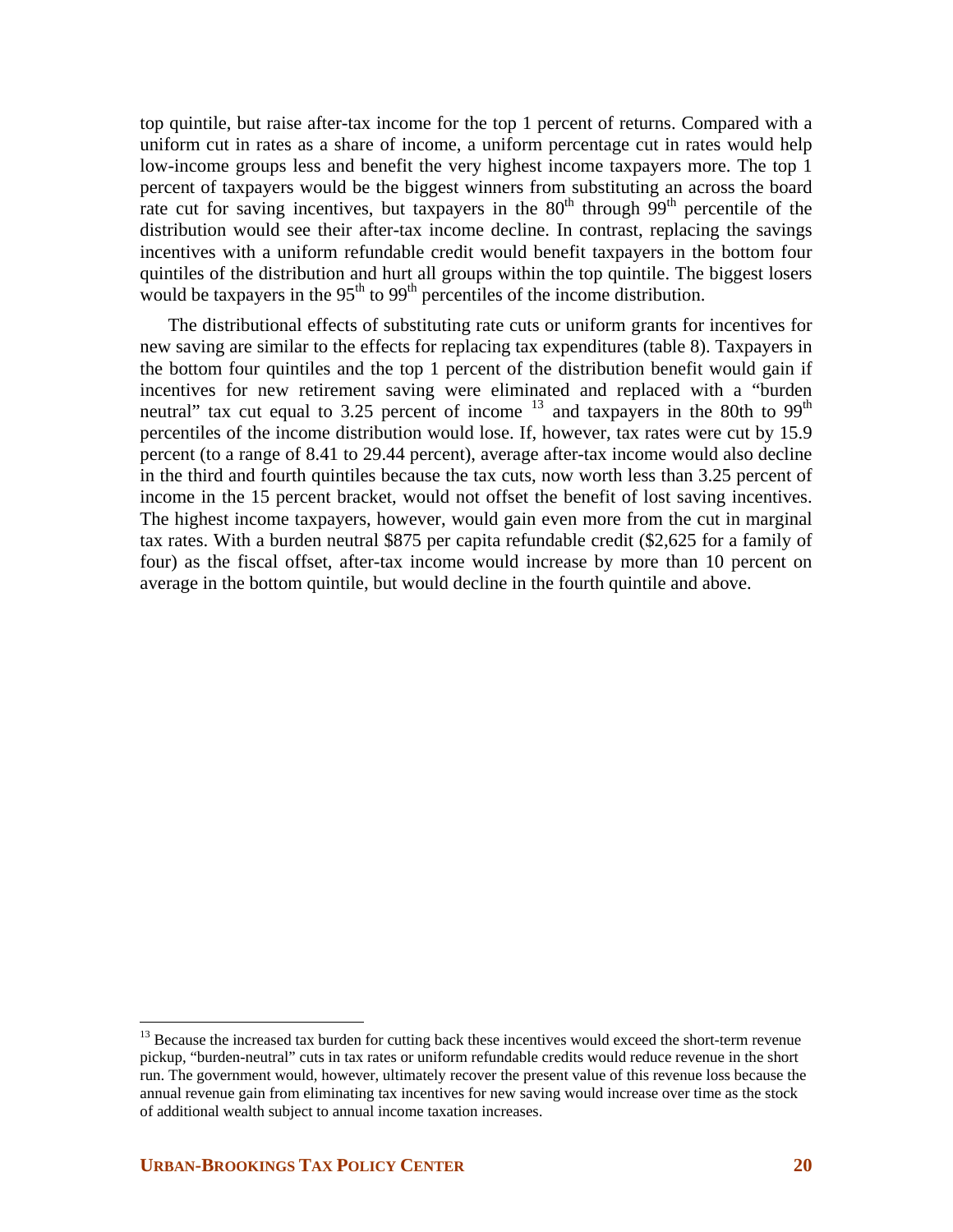|                                                                                                                                                                                                                                                                                                                                                                                                                                                 |                                    |                   | Retirement Saving Accounts*<br>Lower All Tax Rates by 3.25% of Income |                    |       | With Revenue Neutral Tax Rebates (Income Tax Effects Only), Tax Year 2012<br>Lower All Tax Rates by 15.9% |                    |       | \$875 per capita refundable credit             |
|-------------------------------------------------------------------------------------------------------------------------------------------------------------------------------------------------------------------------------------------------------------------------------------------------------------------------------------------------------------------------------------------------------------------------------------------------|------------------------------------|-------------------|-----------------------------------------------------------------------|--------------------|-------|-----------------------------------------------------------------------------------------------------------|--------------------|-------|------------------------------------------------|
| Cash Income Percentile                                                                                                                                                                                                                                                                                                                                                                                                                          | % change<br>In after-tax<br>income | % with tax<br>cut | % with tax<br>increase                                                | % change<br>income | cut   | In after-tax % with tax % with tax<br>increase                                                            | % change<br>income | cut   | In after-tax % with tax % with tax<br>increase |
| Lowest Quintile                                                                                                                                                                                                                                                                                                                                                                                                                                 | 0.2%                               | 19.7%             | 4.0%                                                                  | 0.0%               | 19.4% | 4.2%                                                                                                      | 10.3%              | 99.7% | 0.3%                                           |
| Second Quintile                                                                                                                                                                                                                                                                                                                                                                                                                                 | 0.5%                               | 54.0%             | 16.4%                                                                 | 0.0%               | 53.0% | 18.4%                                                                                                     | 4.1%               | 93.8% | 6.2%                                           |
| Middle Ouintile                                                                                                                                                                                                                                                                                                                                                                                                                                 | 0.5%                               | 64.1%             | 26.5%                                                                 | $-0.1%$            | 58.8% | 31.8%                                                                                                     | 1.5%               | 79.4% | 20.5%                                          |
| Fourth Ouintile                                                                                                                                                                                                                                                                                                                                                                                                                                 | 0.3%                               | 65.8%             | 32.3%                                                                 | $-0.3%$            | 59.8% | 38.3%                                                                                                     | $-0.2%$            | 67.0% | 33.0%                                          |
| <b>Top Quintile</b>                                                                                                                                                                                                                                                                                                                                                                                                                             | $-0.3%$                            | 55.2%             | 43.3%                                                                 | 0.2%               | 55.1% | 43.4%                                                                                                     | $-2.2%$            | 45.7% | 54.3%                                          |
| All                                                                                                                                                                                                                                                                                                                                                                                                                                             | $-0.0%$                            | 49.5%             | 22.1%                                                                 | 0.0%               | 46.8% | 24.6%                                                                                                     | 0.0%               | 80.6% | 19.4%                                          |
| Top Quintile Breakdown                                                                                                                                                                                                                                                                                                                                                                                                                          |                                    |                   |                                                                       |                    |       |                                                                                                           |                    |       |                                                |
| 80-90th percentiles                                                                                                                                                                                                                                                                                                                                                                                                                             | $-0.7%$                            | 54.5%             | 44.1%                                                                 | $-1.0%$            | 51.8% | 46.8%                                                                                                     | $-2.0%$            | 47.9% | 52.1%                                          |
| 90-95th percentiles                                                                                                                                                                                                                                                                                                                                                                                                                             | $-1.2%$                            | 51.7%             | 47.0%                                                                 | $-1.0%$            | 51.7% | 47.0%                                                                                                     | $-2.9%$            | 43.1% | 56.9%                                          |
| 95-99th percentiles                                                                                                                                                                                                                                                                                                                                                                                                                             | $-0.8%$                            | 56.0%             | 42.2%                                                                 | 0.0%               | 61.4% | 36.8%                                                                                                     | $-3.0%$            | 42.7% | 57.3%                                          |
| Top 1 percent                                                                                                                                                                                                                                                                                                                                                                                                                                   | 0.9%                               | 74.8%             | 22.6%                                                                 | 2.2%               | 79.6% | 17.8%                                                                                                     | $-1.4%$            | 47.9% | 52.1%                                          |
| Top 0.1 percent                                                                                                                                                                                                                                                                                                                                                                                                                                 | 1.2%                               | 79.9%             | 16.0%                                                                 | 2.6%               | 83.1% | 12.8%                                                                                                     | $-0.9%$            | 54.3% | 45.7%                                          |
| *1) Reduce contribution limits to zero for all qualified retirement saving<br>2) Tax future accruals of income with defined benefit plans<br>Present value is the lifetime present value of change in lifetime benefits from current year contributions.<br>We assume contributions accrue until age 65, and are thereafter<br>withdrawn as a life annuity.<br>Source: Urban-Brookings Tax Policy Center Microsimulation Model (version 0309-2) |                                    |                   |                                                                       |                    |       |                                                                                                           |                    |       |                                                |

Simulations assume baseline law is current policy, defined as current law with Bush tax cuts extended and 2009 AMT exemptions extended and indexed to changes in CPI

## **Further Comments on Incidence – Which Employees pay for Fringe Benefits?**

The estimates of the effects of tax expenditures for health care and retirement saving in this paper assume that these tax-free benefits replace an equal amount of taxable cash wages or benefits for each employee. This implies that every dollar an employer contributes to an employee's pension plans (through funding of defined benefit plans or matching contributions to 401(k) plans) or for health insurance benefits comes at the expense of a dollar of cash wages for that employee.

It is possible, however, that employers change the structure of cash wages in response to benefits that must provide a uniform basis to all employees within certain categories. Because tax-free benefits are worth more to high-wage than to low-wage employees, the latter may be unwilling to accept wage cuts to receive them. But high wage employees may be willing to sacrifice more than a dollar of cash wages to gain an additional dollar of tax-free fringe benefits because it costs them less to pay for fringe benefits through lower taxable wages than to buy them with after-tax dollars.

Employers who fund health insurance benefits typically make them equally available to all employees who work more than a specified number of hours (often half time). Salary-reduction plans allow participating employees to choose their preferred level of tax-favored contribution, but anti-discrimination rules limit the extent to which participation rates for highly-compensated employees can exceed those for others. As a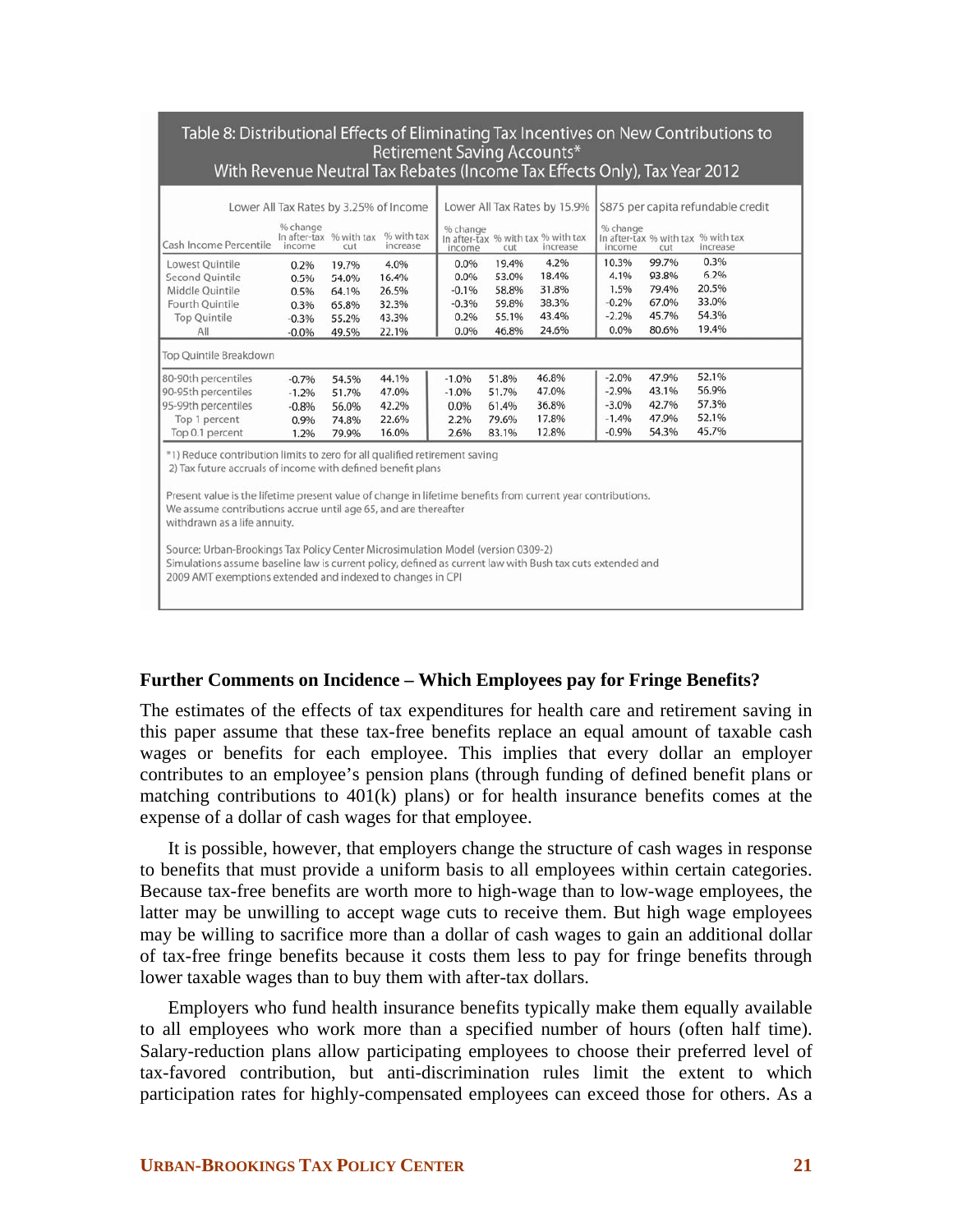result, employers often match employee contributions to retirement saving plans or provide a floor level of contributions, in part to encourage the broad-based participation that would allow a plan to satisfy anti-discrimination requirements.

If the need for some uniformity in provision of fringe benefits within a firm causes employers to reduce cash compensation more for high-wage workers (who benefit from tax exemption the most) than for low-wage workers (who benefit little if at all from tax exemption), then the estimates we present make the tax incentives for health and employer-funded retirement saving look more regressive than they are. Changes in relative compensation induced by the tax preferences would reallocate some of the benefits of the tax saving from high-wage to low-wage workers in the form of changes in money wages. The result is that the benefits of the tax preferences for saving and health may be less tilted towards the top quintile of taxpayers than our estimates show.

### **Conclusions**

This paper has examined the distribution of tax expenditures for the three largest groups of tax expenditures for social programs – those that promote owner-occupied housing, health insurance, and retirement saving. The effects differ by provision based on differences in usage among income groups, with the saving preferences relatively more favorable to high-income groups and the health preferences relatively more favorable to lower and middle-income tax units. But, overall, we estimate broadly similar effects of provisions that allow an exemption or deduction for favored sources of income or consumption. In general, the main tax expenditures for housing, health care, and saving raise after-tax income more for higher-income than for lower-income taxpayers, but the very highest income taxpayers gain relatively less than all taxpayers as a percentage of their income. High-income taxpayers benefit more than low-income taxpayers because they are more likely to participate in the subsidized activities (i.e. home ownership, employer-sponsored health insurance, and retirement saving plans), gain more benefit per dollar of tax exemption, and, in the case of itemized deductions, are more likely to be itemizers. But the very highest income taxpayers gain less than in proportion than others either because at very high income levels their expenditure on the subsidized activity (e.g., housing or health insurance) declines as a share of income or because the dollar amount of qualifying activity (e.g., contributions to tax-favored retirement saving) is capped by the tax law.

The net distributional effect of tax expenditures depends on how one assumes they are financed. We have examined three alternatives. If the tax expenditures are assumed to be paid by tax rates that are a constant percentage of income higher for everyone, highincome taxpayers in general are net winners and both low income and the very highest income taxpayers are net losers. The results would be similar if the tax expenditures are assumed to be paid for by proportionally higher marginal tax rates for everyone, except that this more progressive way of raising the additional revenue to pay for tax expenditures results in smaller net losses for low-income taxpayers and bigger net losses for the very highest income taxpayers. Taxpayers in the lower half of the top income quintile are still the biggest net winners. If the tax incentives are assumed to be paid for by lower per capita cash benefits, then all low income groups are losers and high income groups are winners. Taxpayers in the top quintile, but below the top 1 percent in the income distribution, continue to be the biggest winners.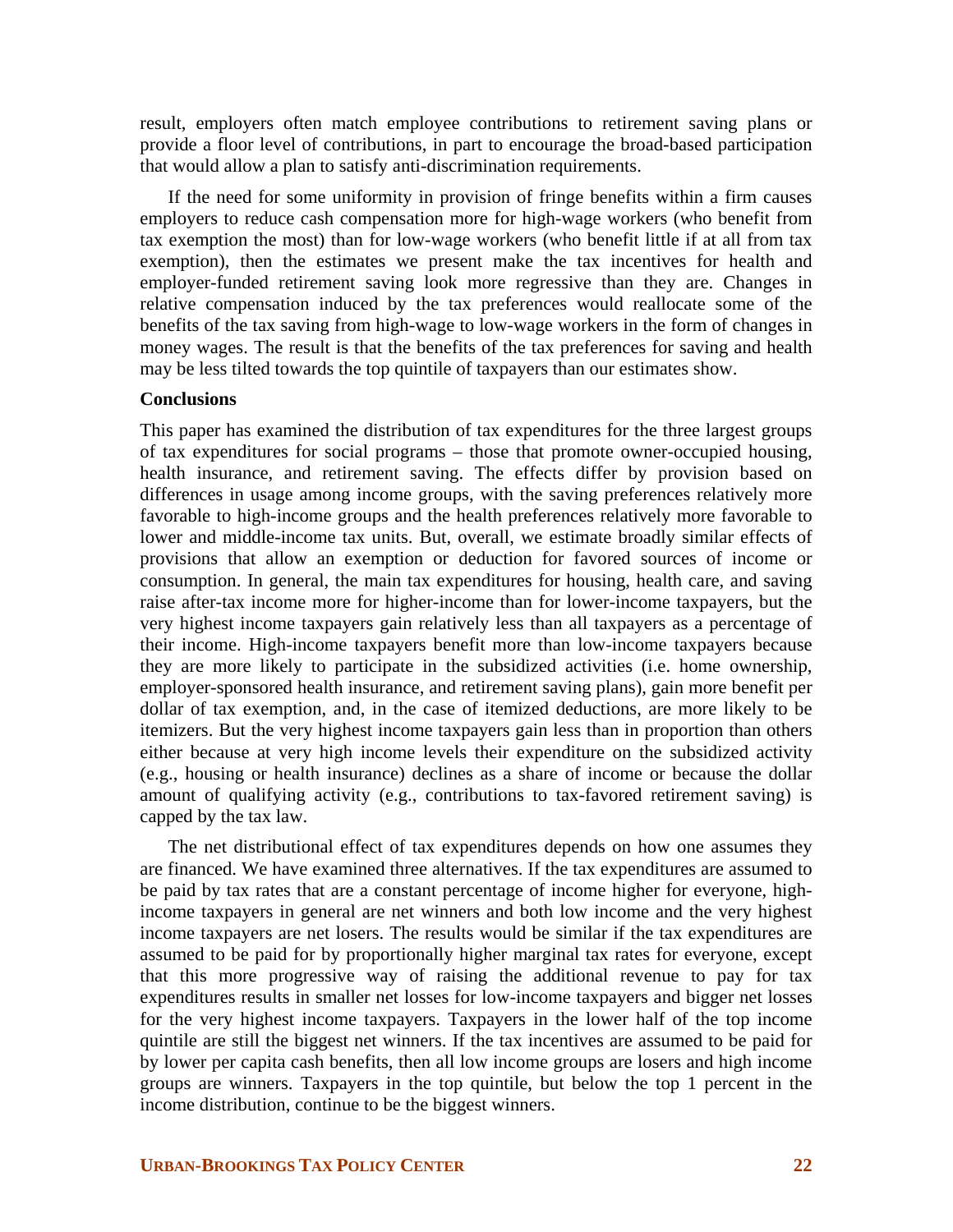## **References**

- Bankman, Joseph, and David A. Weisbach. 2007. "Consumption Taxation Is Still Superior to Income Taxation." *Stanford Law Review* 60: 789.
- Burman, Leonard E., William G. Gale, Matthew Hall, and Peter R. Orszag. 2004. "Distributional Effects of Defined Contribution Plans and Individual Retirement Accounts." Tax Policy Center Discussion Paper No. 16. Washington, DC: The Urban Institute.
- Burman, Leonard, Eric Toder, Eric and Christopher Geissler. 2008. "How Big Are Total Individual Income Tax Expenditures, and Who Benefits from Them?" Tax Policy Center Discussion Paper No. 31. Washington, DC: The Urban Institute.
- Carroll, Robert, David Joulfaian and James Mackie. 2008. "Income versus Consumption Tax Baseline for Tax Expenditures." Forthcoming in *Incentive and Distributional Consequences of Tax Expenditures*. Presented March, 2008.
- Congressional Budget Office. 2002. "Capital Gains Taxes and Federal Revenues." CBO Revenue and Tax Policy Brief. Washington, DC: Congressional Budget Office.
- ———. 2007. "Historical Federal Effective Tax Rates: 1979–2005." Washington, DC: Congressional Budget Office.
- Cronin, Julie-Anne. 1999. "U.S. Treasury Distributional Analysis Methodology." OTA Paper 85. Washington, DC: U.S. Department of the Treasury. <http://www.ustreas.gov/offices/tax-policy/library/ota85.pdf>.
- Elmendorf, Douglas W., Jason Furman, William G. Gale, and Benjamin H. Harris. 2008. "Distributional Effects of the 2001 and 2003 Tax Cuts: How Do Financing and Behavioral Responses Matter?" *National Tax Journal* 61. September.
- Fiekowsky, Seymour. 1980. "The Relation of Tax Expenditures to the Distribution of the Fiscal Burden." *Canadian Taxation* 2 (Winter): 211-219.
- Follain, James R. and Lisa Sturman Melamed. 1998. "The False Messiah of Tax Policy: What Elimination of the Home Mortgage Deduction Promises and a Careful Look at What It Delivers." *Journal of Housing Research* 9(2): 179–199.
- Gale, William G., Jonathan Gruber, and Seth Stephens-Davidowitz. 2007. "Encouraging Homeownership through the Tax Code" *Tax Notes* 115(12): 1171–89. June 18.
- Joint Committee on Taxation. 2008. "Estimates of Federal Tax Expenditures for Fiscal Years 2008-2012." JCS-2-08. Washington, DC: Joint Committee on Taxation.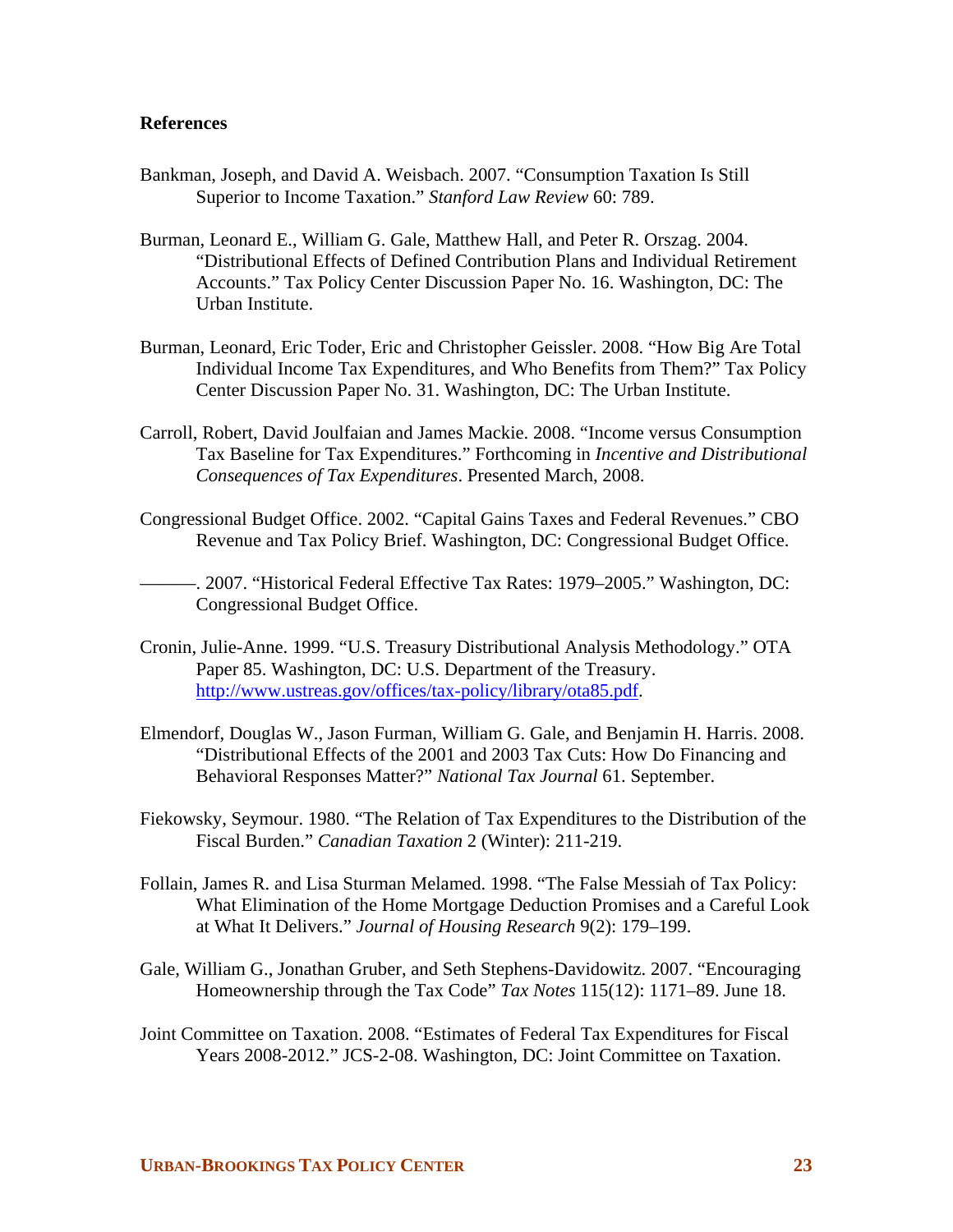- Kasten, R., F. Sammartino and E. Toder.1994. "Trends in Federal Tax Progressivity." In *Tax Progressivity and Income Inequality,* edited by Joel Slemrod. Cambridge, MA: Cambridge University Press.
- Kleinbard, Edward. 2008. "Rethinking Tax Expenditures." Address to the Chicago Kent College of Law Federal Tax Institute. May 1.
- Mann, Roberta F. 2000. "Little House on the Prairie: The Hidden Costs of the Home Mortgage Interest Deduction." 32 *Arizona State Law Journal*: 1347.
- Office of Management and Budget. 2009. "Analytical Perspectives, Budget of the Untied States Government, Fiscal Year 2010." Washington, DC: Office of Management and Budget.
- Poterba, James M., and Todd M. Sinai. 2008. "Income Tax Provisions Affecting Owner-Occupied Housing: Revenue Costs and Incentive Effects" Working Paper 14253. Cambridge, MA: National Bureau of Economic Research.
- President's Advisory Panel on Federal Tax Reform. 2005. "Simple, Fair, and Pro-Growth: Proposals to Fix America's Tax System."
- Rohaly, Jeff, Adam Carasso, and Mohammed Adeel Saleem. 2005. "The Urban-Brookings Tax Policy Center Microsimulation Model: Documentation and Methodology for Version 0304."
- Shaviro, Daniel. 2004. "Rethinking Tax Expenditures and Fiscal Language." *Tax Law Review* 57: 187.
- Yoo, Kwang-Yeol and Alain de Serres. 2004. "Tax Treatment of Private Pension Savings in OECD Countries and the Net Tax Cost per Unit of Contribution to Tax-Favored Schemes." Organization for Economic Cooperation and Development. Economics Department Working Paper No. 406. October 14.
- Zodrow, George. 2007. "Should Capital Income be Subject to Consumption-Based Taxation?" In *Taxing Capital Income,* edited by Henry Aaron, Leonard Burman, and Eugene Steuerle. Washington, DC: Urban Institute Press.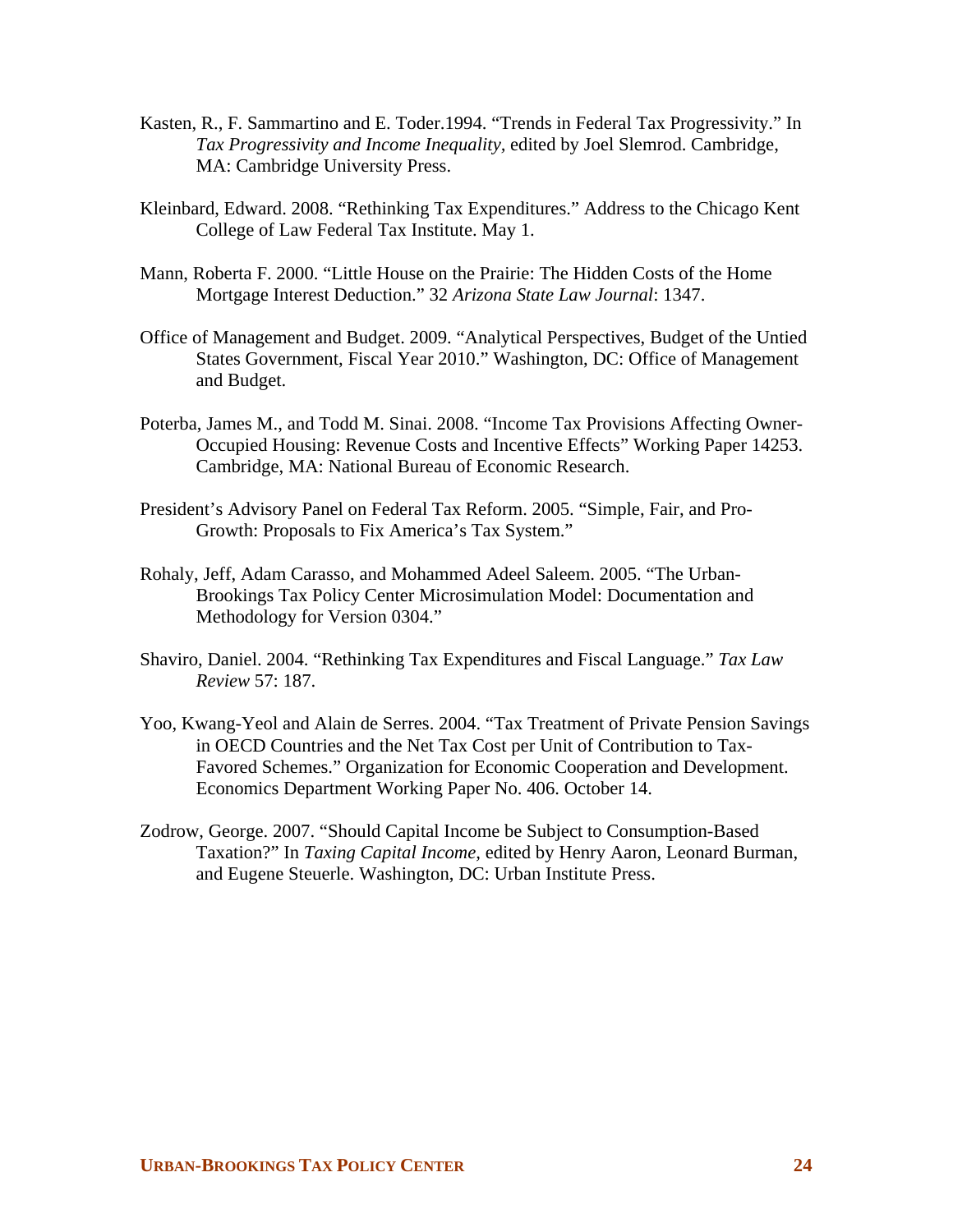### **APPENDIX: DISTRIBUTION OF OFFSETS**

Table A1 shows the distributional effects of the three offsets we use to return money to taxpayers when tax expenditures are eliminated. The tax cuts are scaled to each reduce revenue by \$100 billion in 2009. The three options are:

- Cut marginal tax rates across the board by 7.3 percent. This reduces the bottom rate from 10 to 9.27 percent and the top rate from 35 to 32.45 percent.
- Cut marginal tax rates for everyone by 1.49 percent of income. This reduces the bottom rate from 10 to 8.51 percent and top rate from 35 to 33.51 percent.
- Provide every tax unit with a refundable credit of \$392 per adult, with an additional \$196 for each dependent child age 17 and under.

The three forms of tax cuts have very different distributional effects. The uniform cut in marginal tax rates is the most favorable to high-income taxpayers, reflecting the graduated rate structure under current law. It raises after tax income on average by 1.08 percent in the top quintile, compared with only 0.06 percent in the bottom quintile and 0.82 percent overall. The highest income taxpayers benefit the most. (The top 0.1 percent and top 1 percent benefit a little bit less proportionately than the  $95<sup>th</sup>-99<sup>th</sup>$  percentiles, reflecting the fact that a very large of their income is capital gains and dividends and does not benefit from the cut in marginal tax rates on ordinary income.)

The uniform percentage cut in marginal tax rates as a share of income also benefits high income taxpayers more than others, but not as much as a uniform percentage cut in rates. Very low income taxpayers benefit little from any marginal rate cut because much of their income is untaxed, due to personal exemptions, credits (child credit and earned income tax credit), and the standard deduction. The very highest income taxpayers gain less than others because more their income comes in the form of dividends and capital gains, which don't benefit from cut in rates on ordinary income. And taxpayers in the highest brackets receive a smaller rate cut under this option than they do with an equal percentage cut in marginal rates.

In contrast, the refundable credit raises after-tax income by the largest percentage for the lowest income taxpayers, because the credit varies little by income level. The only source of variation among income groups is variation across income in the number of adults and dependent children per tax unit. Thus, the credit as a share of income declines sharply as income rises. The credit raises after-tax income overall by 4.4 percent in the bottom quintile, but by only 0.3 percent in the top quintile and 0.04 percent for taxpayers in the top 1 percent of the income distribution.